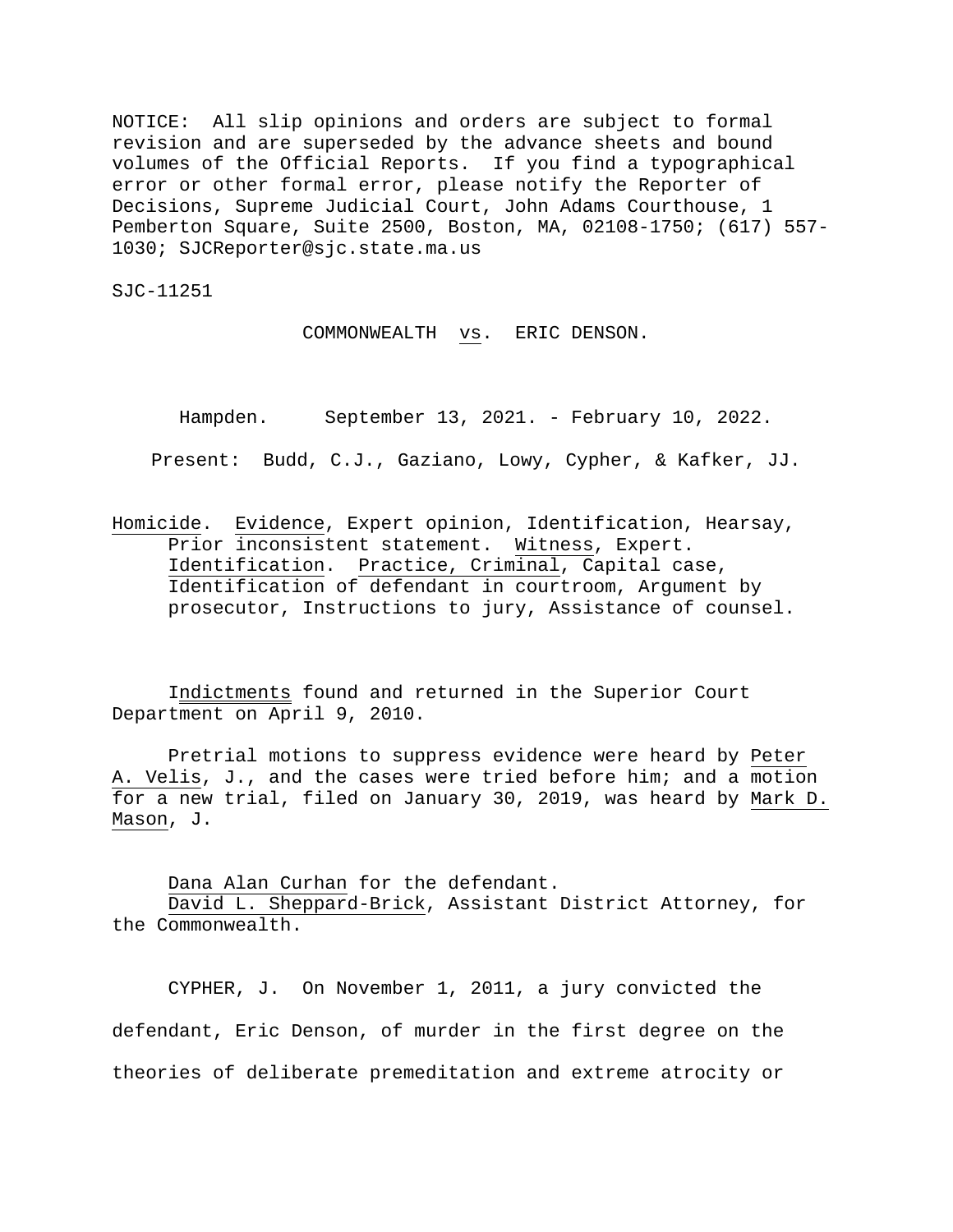cruelty after he stabbed Conor Reynolds (victim) in the neck. The defendant also was convicted of one count of assault and battery by means of a dangerous weapon against a second person.<sup>1</sup> The judge sentenced the defendant on the murder conviction to a term of life in State prison, to be served from and after his sentence for assault and battery, which was a term of from one and one-half years to one and one-half years and a day. This appeal followed.

 After the appeal was docketed in this court, the defendant filed a motion for a new trial based on ineffective assistance of counsel,<sup>2</sup> which we remanded to the Superior Court. Following an evidentiary hearing at which trial counsel testified, the motion judge, who was not the trial judge, denied the motion. The defendant's appeal from the denial of his motion for a new trial was consolidated with his direct appeal.

On appeal, the defendant raises five principal arguments. First, he argues that the trial judge erred in excluding the

<sup>&</sup>lt;sup>1</sup> Prior to trial, the Commonwealth filed a nolle prosequi on an additional count of assault and battery by means of a dangerous weapon.

<sup>2</sup> In his motion for a new trial, the defendant also raised a number of alleged improper remarks in the prosecutor's closing argument. He does not appeal from the denial of the motion on the grounds of the prosecutor's alleged improper remarks, except to the extent that he argues that the prosecutor improperly relied on the hearsay statement "Eric be buggin'," as discussed in part 5, infra.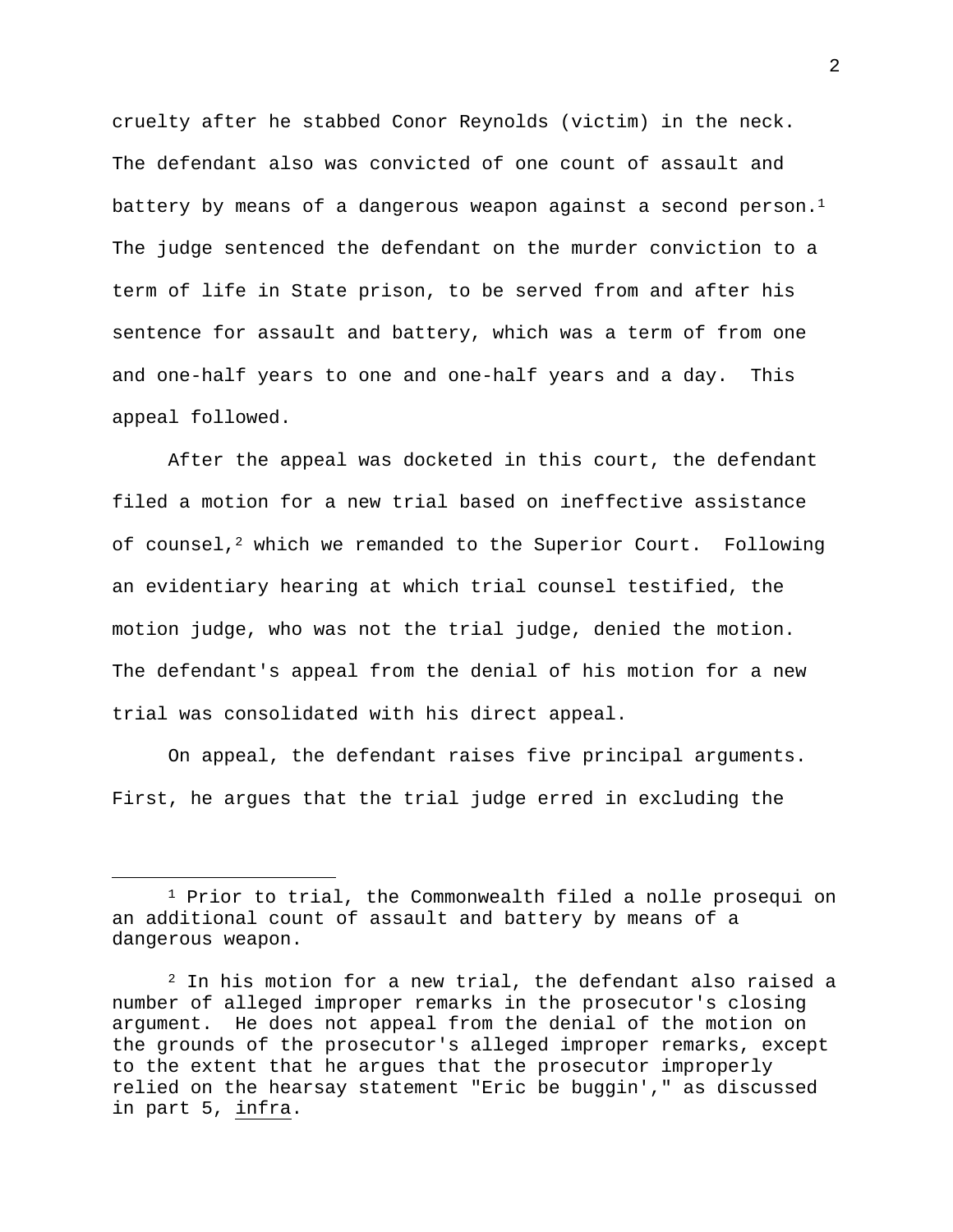testimony of the defendant's expert on eyewitness identification, Dr. Steven Penrod (eyewitness expert). Second, he argues that the trial judge erroneously permitted an eyewitness to identify the defendant in court, where the witness had failed to do so out of court. Third, the defendant argues that the admission in evidence of the statement "Eric be buggin,'" as part of a witness's prior inconsistent statement, violated the rules of evidence pertaining to hearsay and the defendant's State and Federal constitutional rights. Fourth, the defendant maintains that the prosecutor, in his closing argument, improperly relied on the statement "Eric be buggin'" not for impeachment purposes but as substantive evidence. Fifth, the defendant claims that trial counsel was ineffective for (1) calling an expert on forensics and criminalistics, Dr. Edward Bernstine (forensics expert), who was vulnerable to impeachment based on certain deficiencies in his prior work at the State police crime laboratory (crime lab), and (2) failing to pursue an alternative theory to explain the presence of blood in the back seat of a vehicle in which the defendant rode on the night of the stabbing. Finally, the defendant argues that he is entitled to relief under G. L. c. 278, § 33E (§ 33E), because the weight of the evidence did not establish that the defendant was the assailant or, if it did, that he acted with deliberate premeditation or extreme atrocity or cruelty, and because his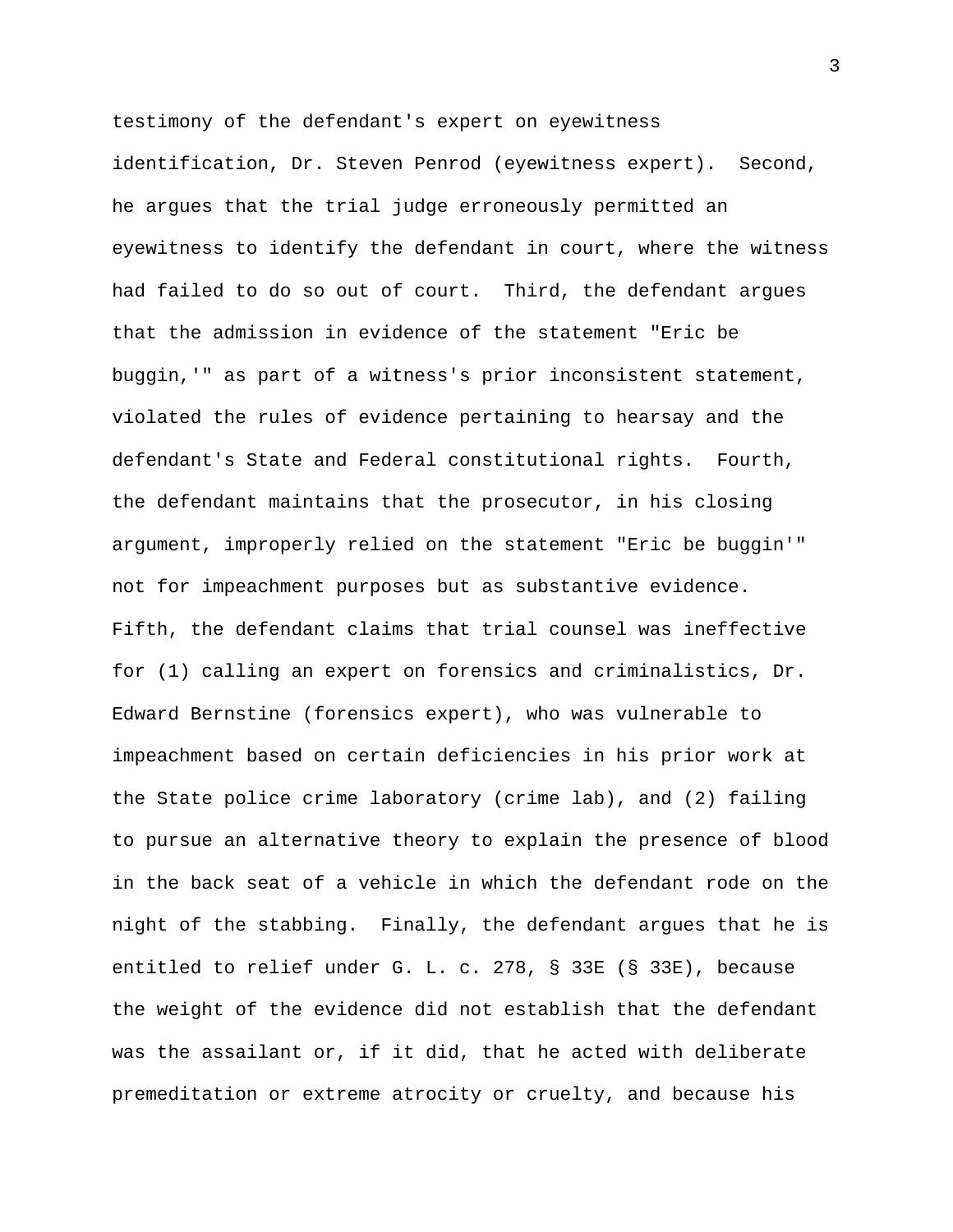age and immaturity should be considered to mitigate his sentence to murder in the second degree or manslaughter.

For the reasons stated infra, we conclude that there has been no reversible error. After considering each of the defendant's arguments and conducting a thorough review of the record, we also conclude that there is no reason to exercise our authority under § 33E to grant a new trial or to reduce the verdict. We therefore affirm the defendant's convictions and the denial of his motion for a new trial.

Background. 1. Facts. We summarize the facts that the jury could have found, reserving certain details for our discussion of the legal issues.

On the night of March 13, 2010, the victim and a number of friends from his high school attended a birthday party at a nightclub (club) in Springfield. The defendant also was present and was seen by a friend of his at the party wearing a black leather jacket and a black and red baseball hat. The club had two doors, one closer to the street with a black mailbox on it (mailbox door) and one further from the street which was being used as the primary entrance to the club (main entry door).

Shortly before 11  $\underline{P.M.}$ , the victim, his girlfriend, and several of their friends were standing in the rear of the club, close to where the mailbox door was located. A physical altercation broke out between members of the victim's group and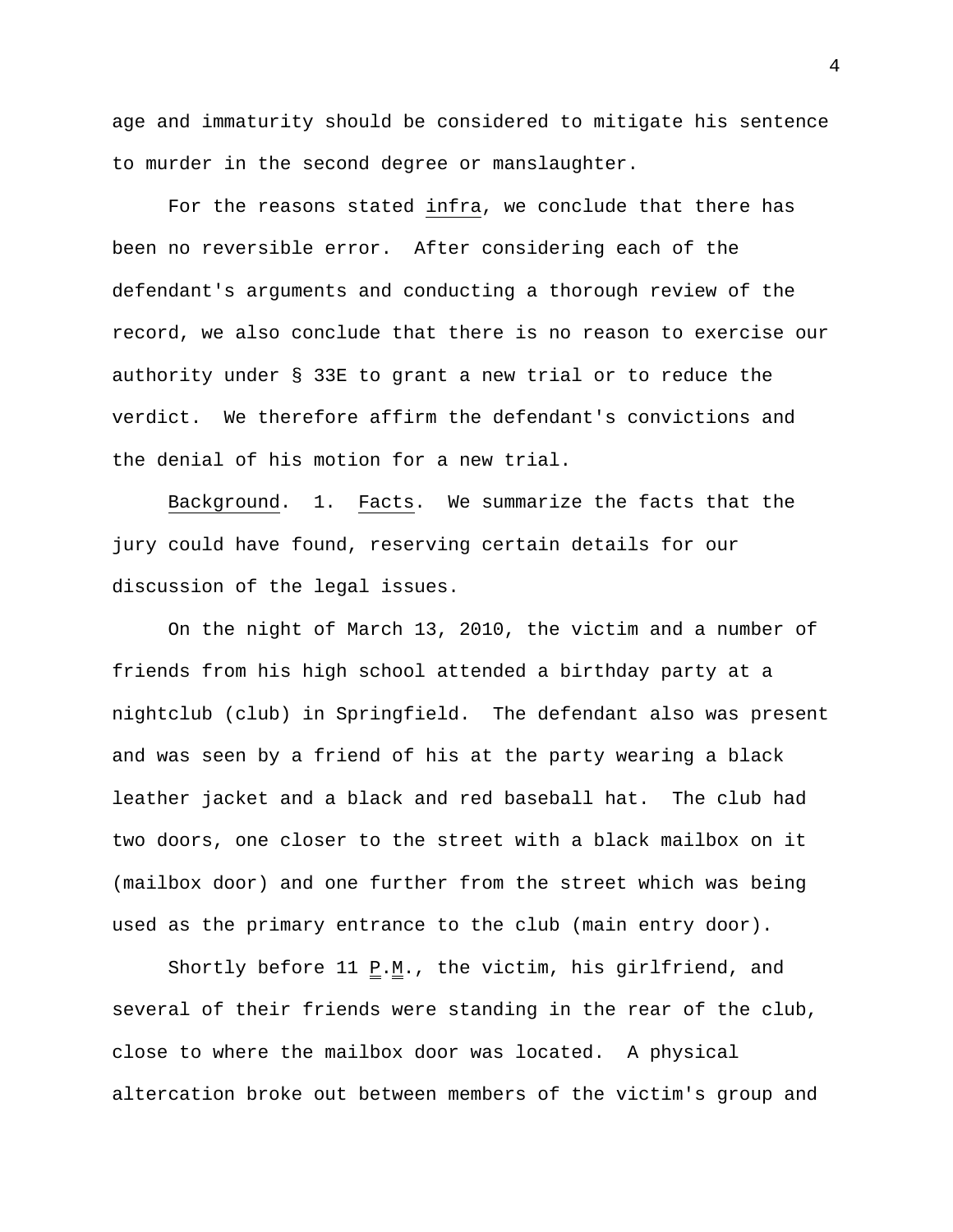students from another high school. The victim, who was not involved, approached the group and attempted to break up the fight. An adult chaperone approached and told the victim and his friends that they would have to leave if they did not stop fighting. At the same time, a second adult chaperone brought an unidentified young man to the main entry door and told the owner of the club, who was standing there, that the young man was a troublemaker. The club owner removed him from the club through the main entry door.

As the victim and his girlfriend continued to speak to the first chaperone, a second young man wearing a black leather jacket and a red baseball hat, with dark skin, suddenly approached the victim, "got in his face," and told him to back up. Before the victim could respond, the second young man put his left hand on the victim's right shoulder and stabbed the victim in the neck with a knife. As the assailant brought the knife away from the victim, it nicked the arm of another member of the victim's group, causing him to bleed.

The club owner, returning to the area of the fight after having just ejected the "troublemaker" through the main entry door, saw the second young man holding a knife up to the victim's throat. From behind, the club owner pulled the assailant away from the victim and carried him to the mailbox door. The assailant wriggled out of the club owner's grasp and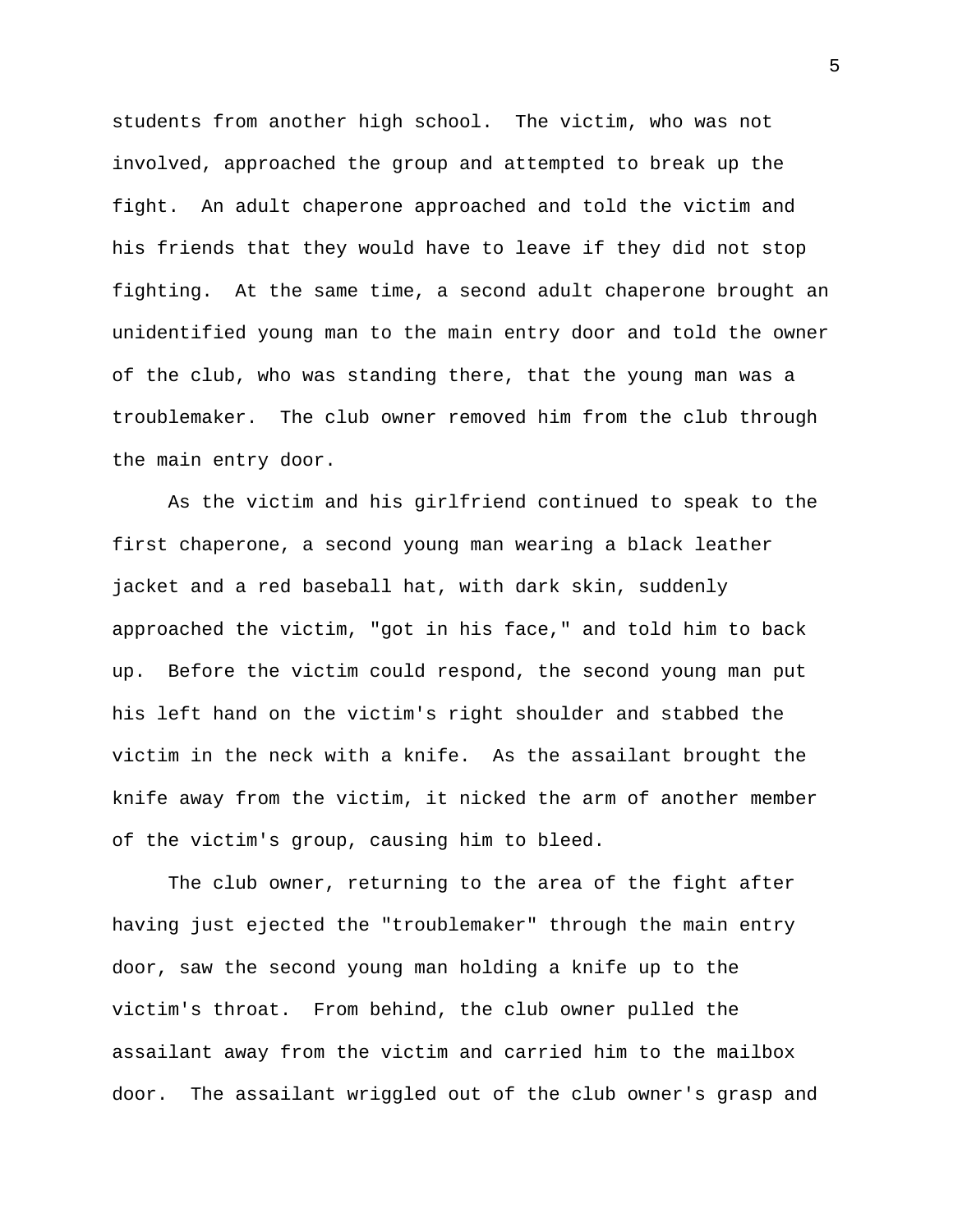fell almost in the threshold of the doorway. The assailant got up and walked away from the club toward a nearby convenience store and gasoline station (gas station).

Two young women who knew the defendant personally, Ashely Hudson and Harmony Alvarado, were standing outside the club when they saw the defendant get thrown out. Hudson testified that that she saw the defendant get tackled out of the mailbox door.<sup>3</sup> Alvarado observed another person come up to the defendant. Using the defendant's nickname, "E," the person yelled, "What the fuck are you doing, E? Run." The two men then ran together in the direction of the gas station.

As the club owner was removing the assailant from the club, Michael Shea, a friend of the victim, followed and left the club after the assailant was ejected. Hudson testified that she did not see anyone else being thrown out of the club between the time when the defendant exited and the time when Shea came outside. Two other friends of the victim followed close behind Shea. As they ran outside, one of them asked who had stabbed the victim, and the club owner pointed at the person in the red hat, whom Shea was chasing. The two young men ran with Shea to the edge of the gas station property. Shea yelled for the person that he was chasing to come back. The person turned

<sup>3</sup> Alvarado testified that the defendant was thrown out of the main entry door.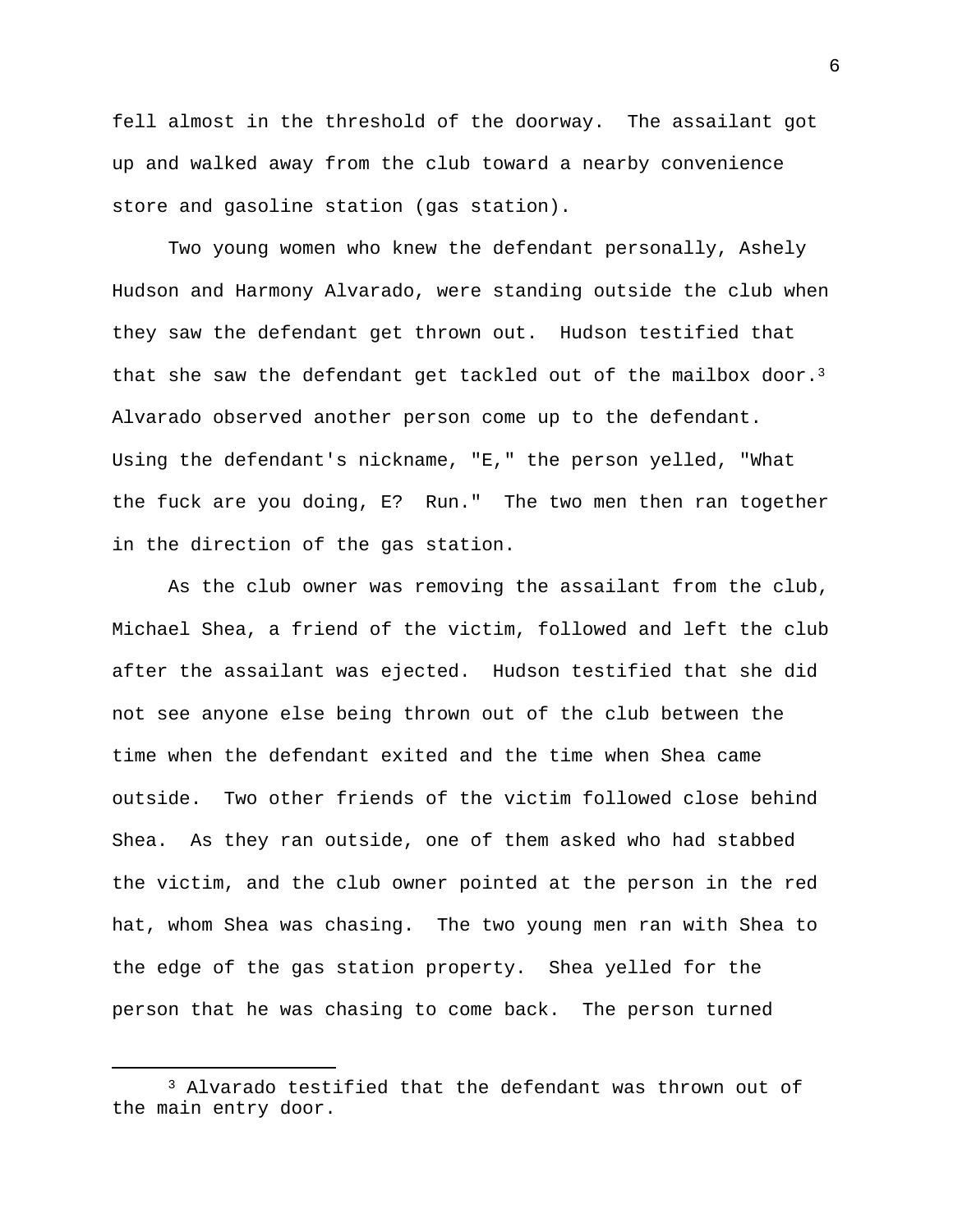around, asked why they were chasing him, and made a threatening gesture.4 At that point, the pursuit ended, and Shea and the other two friends of the victim returned to the club.

Meanwhile, the defendant's cousin and a friend left the parking lot of the gas station in a sport utility vehicle (SUV) that belonged to the cousin's sister. Both men recognized the defendant. There was another man with the defendant whom neither the cousin nor his friend recognized. At the same time as he saw the defendant, the cousin noticed a commotion in the parking lot of the club and saw younger individuals who appeared to be running from the club. The cousin drove back into the gas station parking lot, where the defendant got into the SUV using the rear passenger door and sat behind the front passenger's seat. The person with the defendant said something to the effect of "Get him out of here" or "Bring him home."

The victim, shortly after being stabbed, made his way out of the club to the parking lot through the mailbox door, aided by his girlfriend. A witness who had been inside the club testified that after the assailant was thrown out of the mailbox door, the victim left through the same door seconds later. Outside the club, the victim had difficulty breathing and was unable to remain standing. He leaned against a vehicle, and his

<sup>4</sup> Shea testified that the person had his hands in his pockets and looked as if he were going to take his hands out.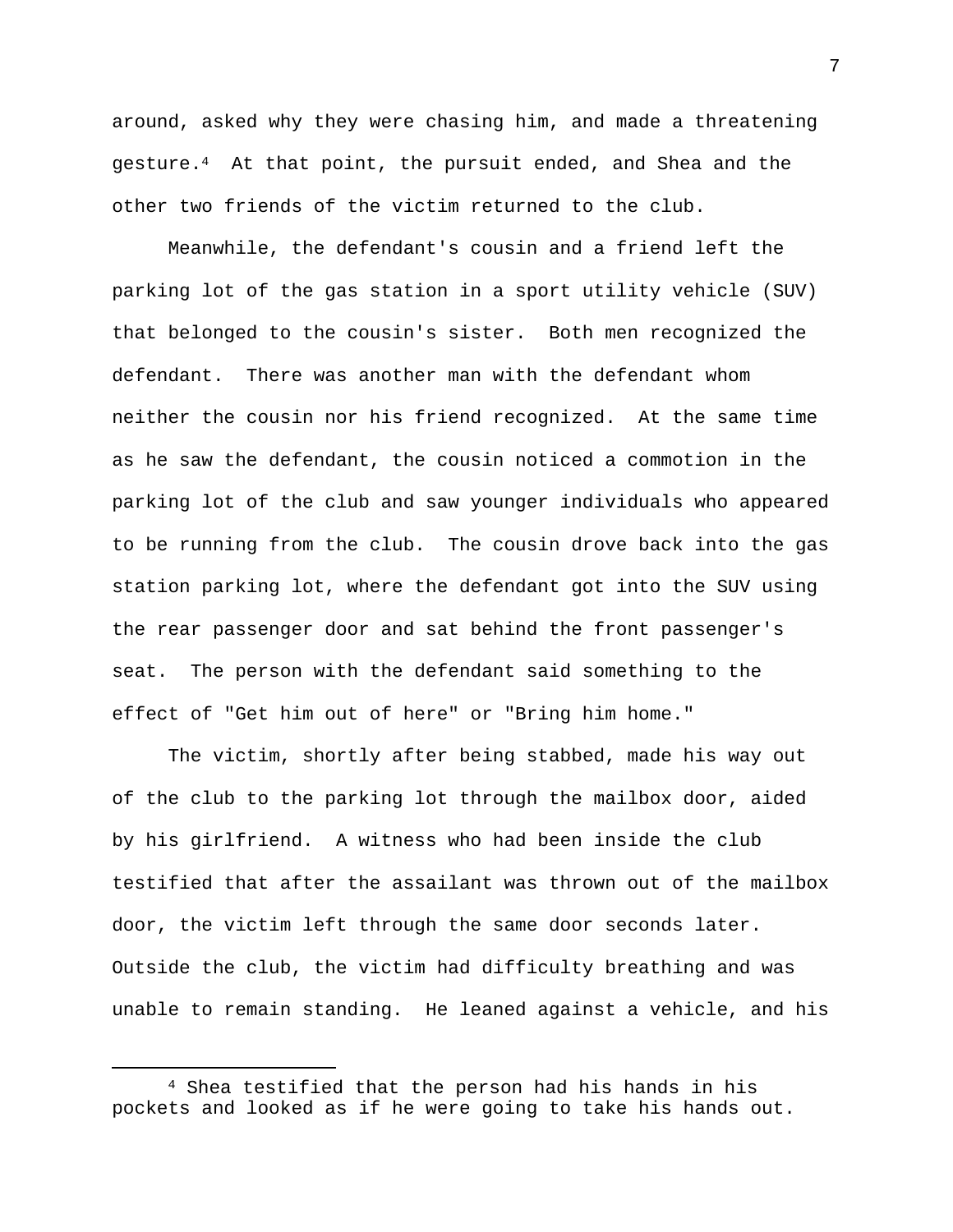girlfriend helped him to the ground and tried to get him to talk. Police officers who responded to the scene provided the victim with first aid until an ambulance arrived. The victim was transported to a local hospital, where he was pronounced dead.

After the victim was transported to the hospital, police secured the scene and began collecting evidence. Many witnesses described the assailant as a Black man, about five feet, seven inches to five feet, nine inches tall, slim to average build, aged about sixteen to twenty years old, wearing a dark colored or black jacket, a red or black baseball hat, and a grey or black sweatshirt under the jacket.

Still photographs taken from surveillance footage at the gas station showed two Black men, one on either side of the gasoline pumps. The man on the left side of the photographs was wearing a red baseball hat, a black jacket, dark pants, and white tennis shoes. Witnesses identified the person on the left side of the gas station photograph as the assailant or as the person who walked, ran, or was chased from the club to the gas station just after the stabbing. Witnesses who knew the defendant personally were shown the gas station surveillance video recording, and each identified the person in the red hat and black jacket as the defendant.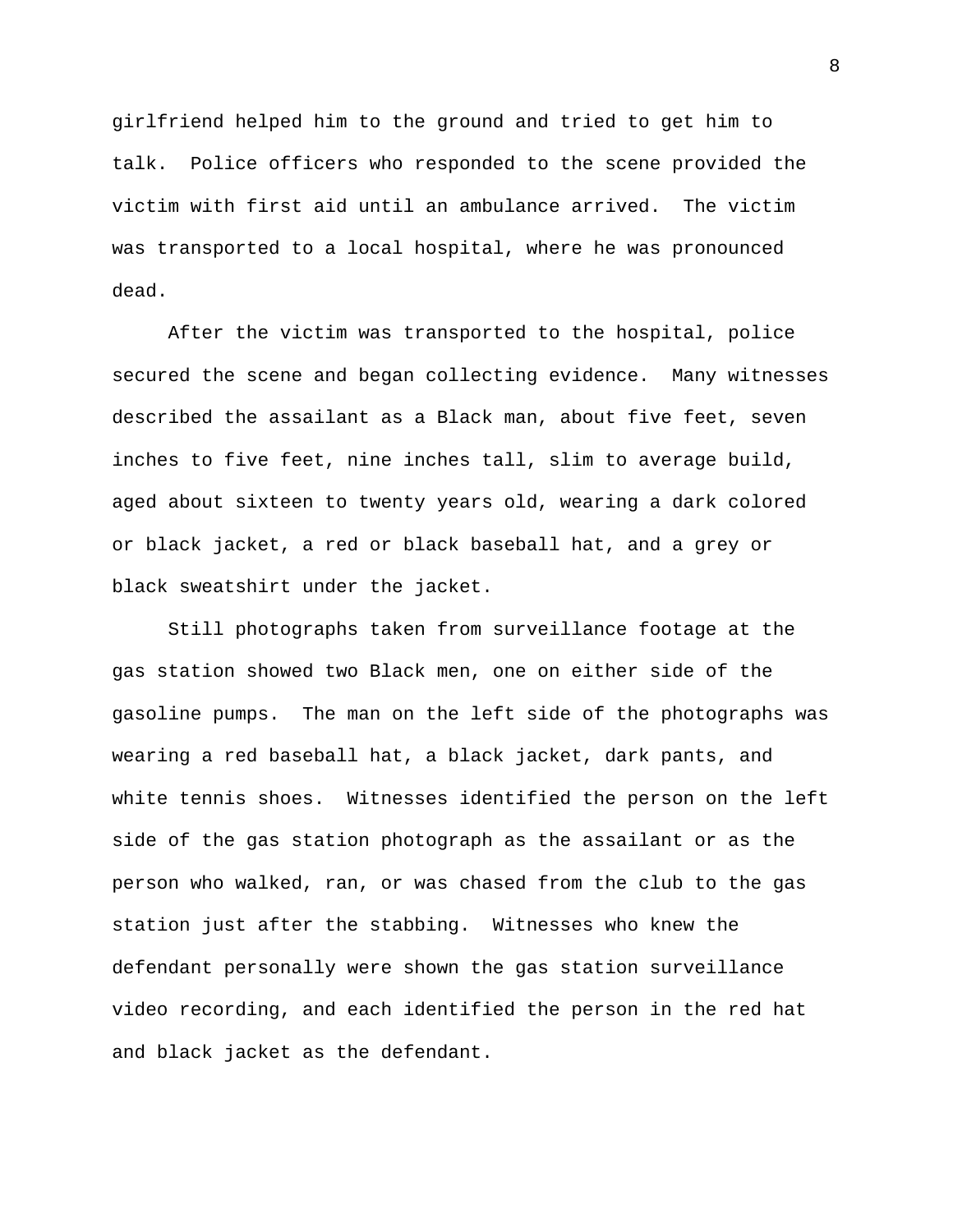During a later examination of the SUV, photographs were taken of the interior, and a reddish-brown stain that tested positive for human blood was located in the back seat. A later test revealed that the blood on the back seat likely had come from the victim. A blood sample taken from the rear interior door handle also was tested, and the victim could not be excluded as a contributor.

 2. Procedural background. The defendant was indicted in April 2010. Prior to trial, the defendant moved to suppress all evidence of identifications made by thirteen witnesses, arguing that the identification procedures used by investigators were unnecessarily and impermissibly suggestive. In support of his motions to suppress, the defendant sought to admit the testimony of an expert on the inaccuracy of eyewitness identification. The judge hearing the motion, who later was the trial judge, held a Daubert-Lanigan hearing to determine whether the eyewitness expert would be permitted to testify at the suppression hearing. See generally Daubert v. Merrell Dow Pharms., Inc., 509 U.S. 579 (1993); Commonwealth v. Lanigan, 419 Mass. 15 (1994). The judge declined to allow the eyewitness expert to testify at the hearing, finding that the studies on which he relied did not relate to the type of identifications made in this case, but left open the possibility that he could testify at trial. Then, after a week-long evidentiary hearing,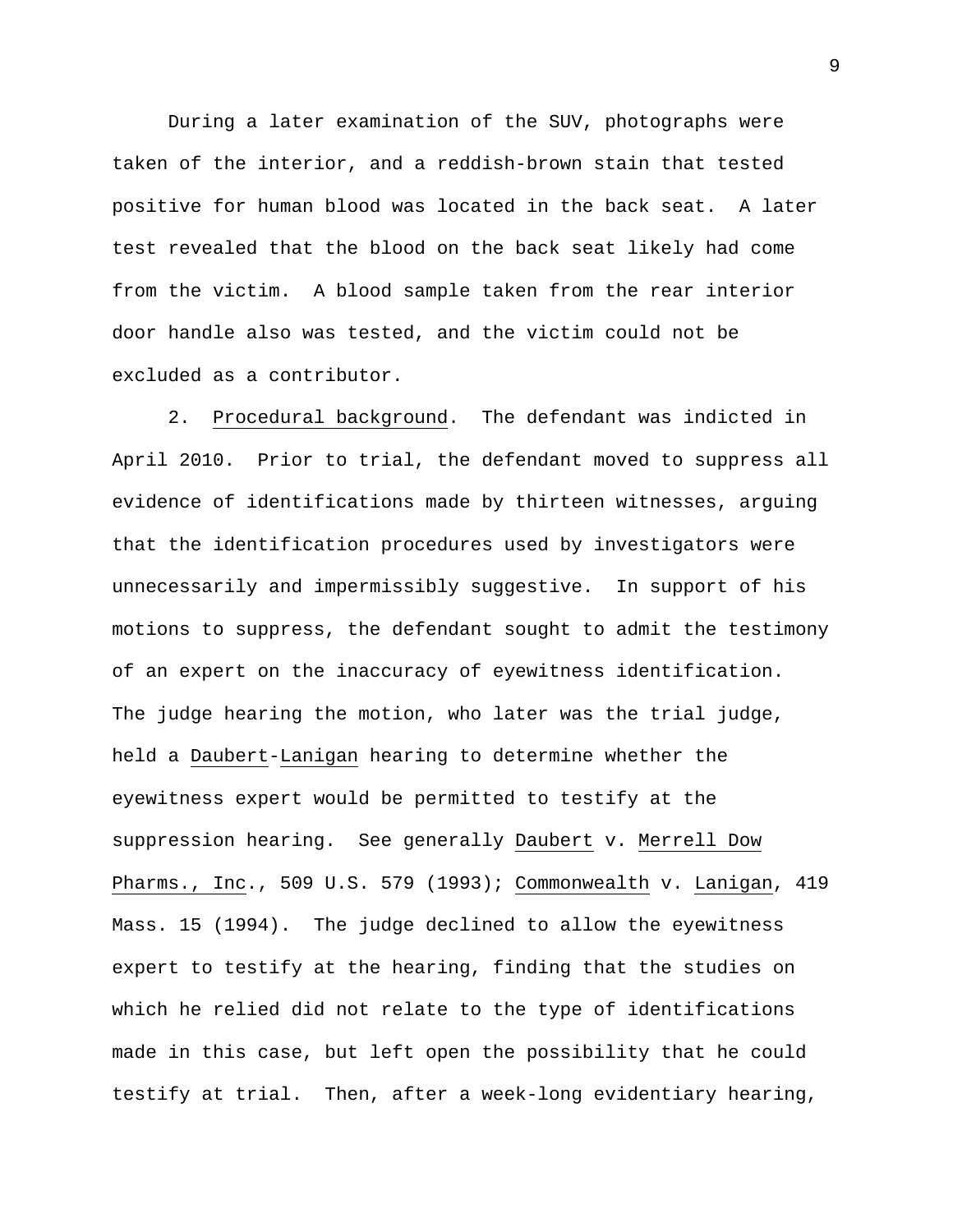the judge allowed the defendant's motions to suppress as to three of the witnesses and denied the motions with respect to the other ten witnesses.

 During the trial, the judge conducted a voir dire of the eyewitness expert, as discussed in further detail infra. The judge prohibited the defendant from calling the eyewitness expert. The defendant moved for a mistrial, arguing that his counsel had made strategic decisions on the assumption that the eyewitness expert would testify. The judge denied the motion. The defendant also sought a stay of proceedings to allow him to seek interlocutory review of the judge's decision pursuant to G. L. c. 211, § 3, which the judge denied.

At trial, lead counsel for the defendant (trial counsel) called the forensics expert to comment on purported deficiencies in the police investigation and to call into question whether the blood found by investigators was deposited in the rear seat of the SUV by those investigators. After the Commonwealth cross-examined the forensics expert based on negative performance reviews that he had received for improperly handling samples during his time with the crime lab, trial counsel's cocounsel (co-counsel) moved for a mistrial. The motion was denied.

 Discussion. 1. Standard of review. When considering a direct appeal from a conviction of murder in the first degree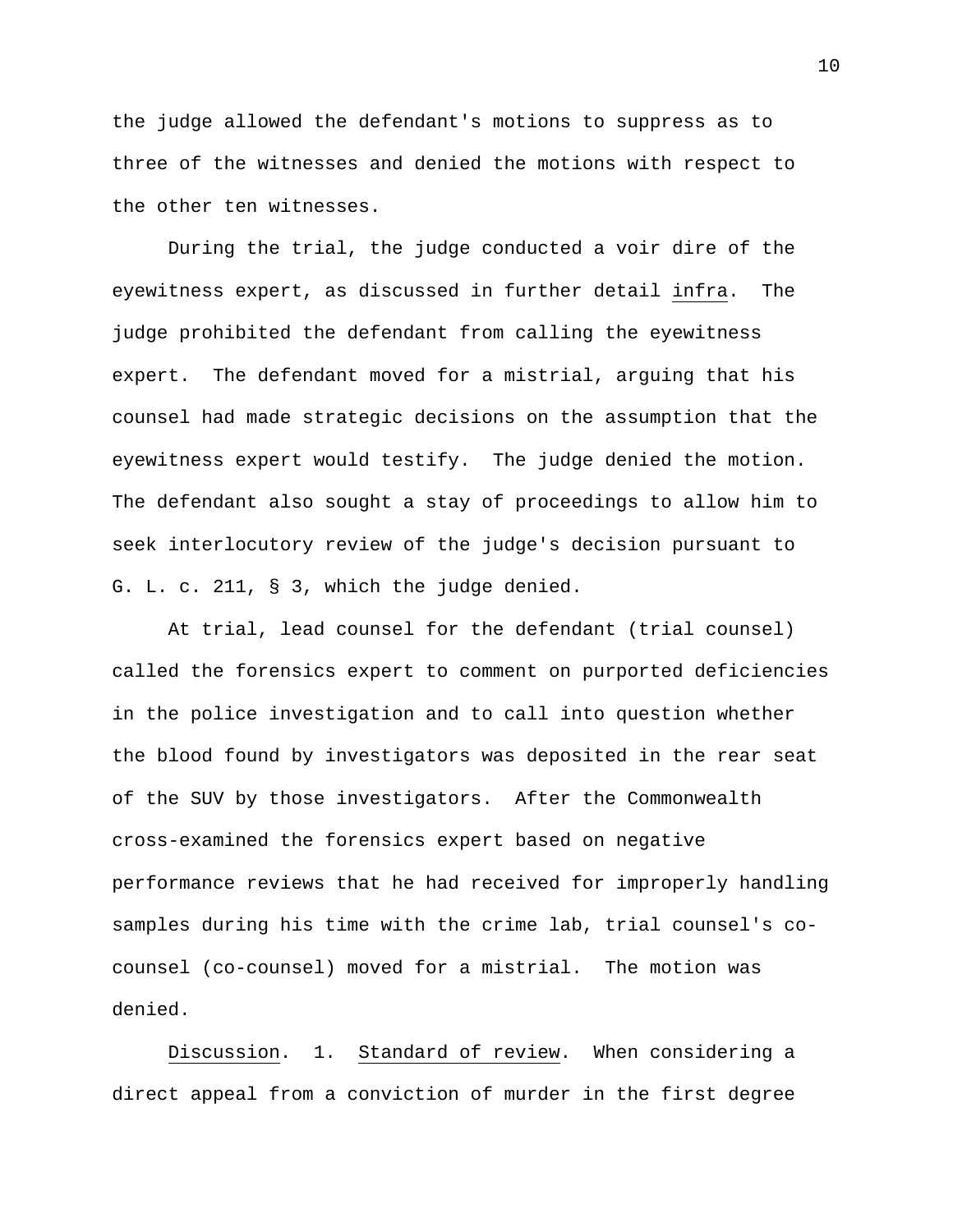along with an appeal from the denial of a motion for a new trial, we review the entire case pursuant to § 33E. See, e.g., Commonwealth v. Upton, 484 Mass. 155, 159-160 (2020); Commonwealth v. Goitia, 480 Mass. 763, 768 (2018). In so doing, we review "preserved issues according to their constitutional or common-law standard and analyze any unraised, unpreserved, or unargued errors, and other errors we discover after a comprehensive review of the entire record, for a substantial likelihood of a miscarriage of justice." Upton, supra at 160, citing Commonwealth v. Brown, 477 Mass. 805, 821 (2017), cert. denied, 139 S. Ct. 54 (2018).

 2. Expert testimony regarding eyewitness identification. The defendant argues that the judge erroneously excluded the eyewitness expert's testimony at trial.<sup>5</sup> The defendant also invites us to recognize a presumption, in light of growing recognition of the potential inaccuracy of eyewitness identifications, that expert testimony on eyewitness identification should be admitted. "We review the exclusion of expert testimony under an abuse of discretion standard and consider whether the judge made a 'clear error of judgment in

<sup>5</sup> In light of our conclusion that there was no error in the exclusion of the eyewitness expert's testimony, we do not reach the defendant's further argument that any purported error violated his constitutional right to present his theory of defense.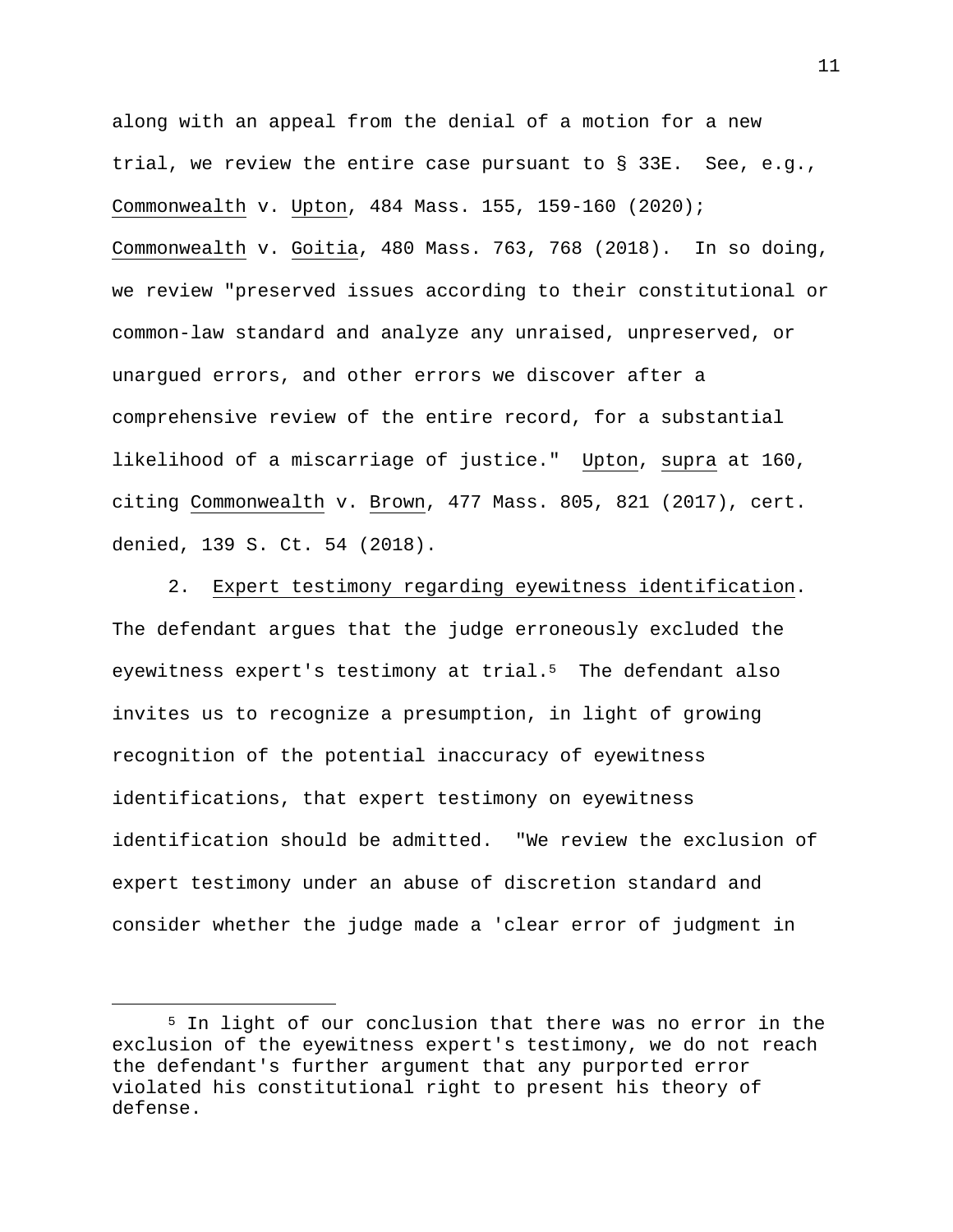weighing' the relevant factors 'such that the decision falls outside the range of reasonable alternatives.'" Commonwealth v. German, 483 Mass. 553, 569 (2019), quoting L.L. v. Commonwealth, 470 Mass. 169, 185 n.27 (2014). See Commonwealth v. Richardson, 423 Mass. 180, 182 (1996).

During the voir dire at trial, the eyewitness expert testified that studies have demonstrated that witness confidence is the primary factor that appears to influence a jury's assessment of the accuracy of an eyewitness identification. He acknowledged that these studies dealt with facial identifications, as opposed to clothing-based identifications. He also described studies on the effects of various factors - including viewing conditions, stress, exposure time, and race - on the accuracy of eyewitness identifications. He testified specifically regarding a study on the effects of "clothing bias" as it relates to how clothing affects the ability of witnesses to identify individuals in facial arrays. He also addressed studies on the accuracy of facial identifications from surveillance video footage.

In granting the Commonwealth's motion to preclude the eyewitness expert's testimony, the judge found that the studies that the eyewitness expert highlighted were only "remotely related" to the case because they were not specific to identifications based on clothing, as necessary to assess the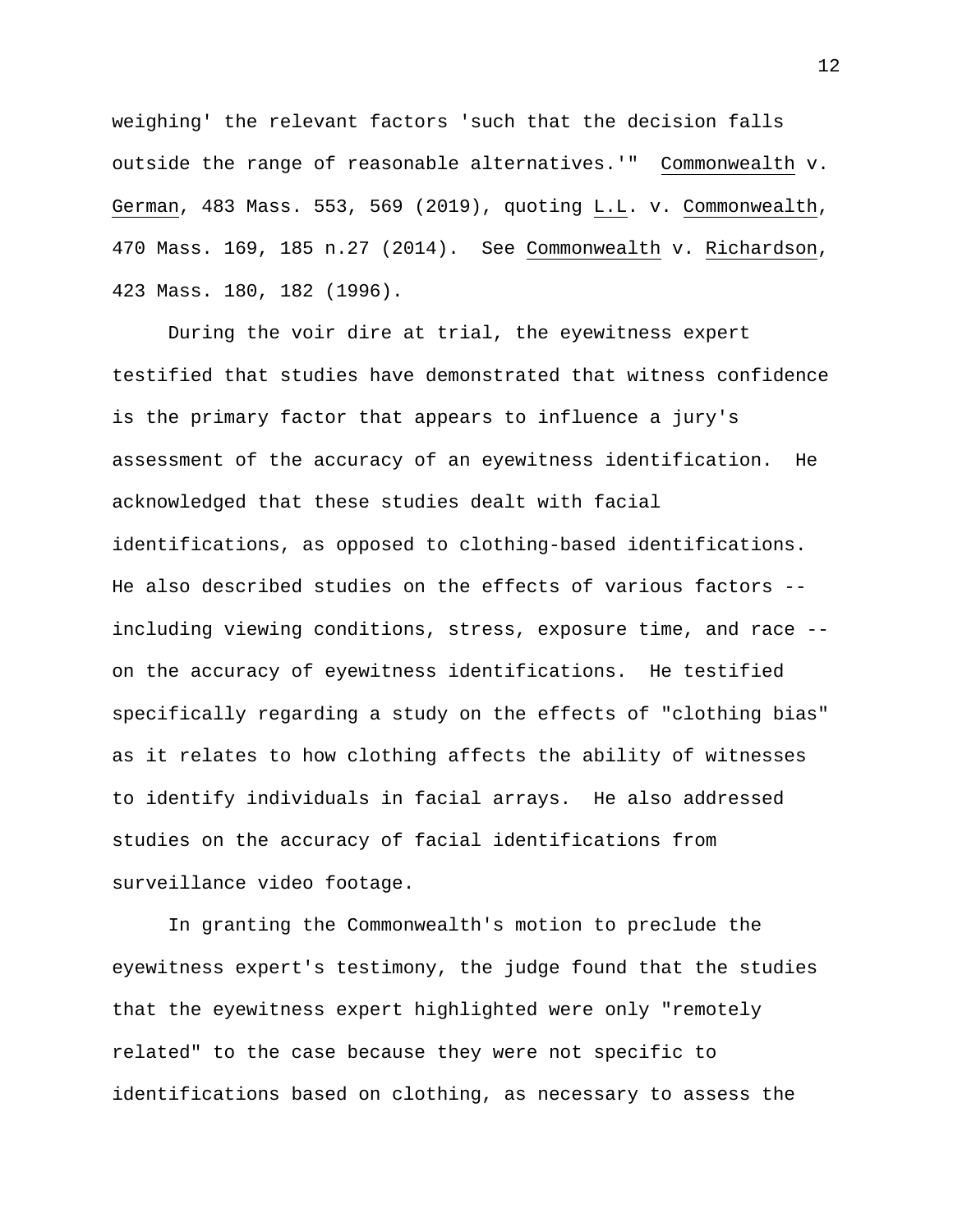accuracy of the identifications here. In addition, the judge concluded that the consistency among the various identifications and the corroborating evidence in the case "obviate[d] the necessity for this jury to be any[] further enlightened . . . regarding mistaken identification testimony." Finally, the judge determined, in part based on his familiarity with the jury up to that point in the trial and in light of the instructions that would be given, that the jury would be capable of evaluating the eyewitness testimony and considering the defense of misidentification.

The eyewitness expert's testimony supports the judge's finding that the studies relied on were not sufficiently related to the facts of the case to be relevant, and we have no reason to doubt the judge's additional reliance on his own observations of the jury's attentiveness. Cf. Commonwealth v. Morales, 453 Mass. 40, 47 (2009) (in sleeping juror case, judge entitled to rely on personal observations of jury as to question of juror attentiveness); Commonwealth v. Lawton, 82 Mass. App. Ct. 528, 543-544 (2012) (same). We further note that, while the judge did not have the benefit of our decision in Commonwealth v. Gomes, 470 Mass. 352, 379 (2015) (recommending revised jury instruction on eyewitness identification), S.C., 478 Mass. 1025 (2018), or of the Supreme Judicial Court Study Group on Eyewitness Evidence: Report and Recommendations to the Justices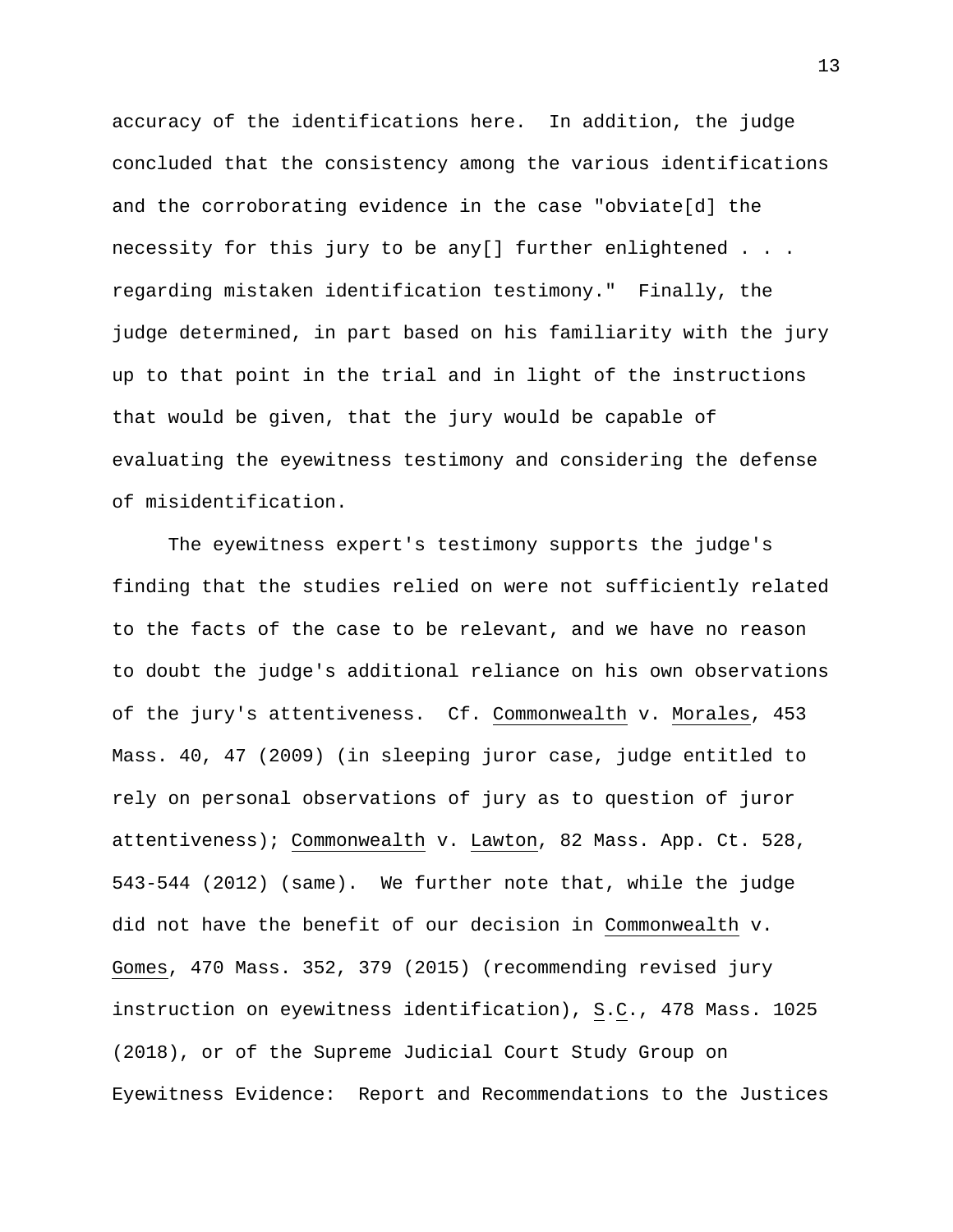(July 25, 2013),<sup>6</sup> his instructions to the jury nevertheless surpassed what was legally sufficient to address some of the specific issues that the defendant sought to raise through the eyewitness expert's testimony. The judge instructed the jury at length on the factors identified in Commonwealth v. Rodriguez, 378 Mass. 296, 310-311 (1979), S.C., 419 Mass. 1006 (1995). He then went beyond those factors to instruct the jury on honest but mistaken identification, erroneous perception, witness forgetfulness, and witness confusion. See Gomes, supra at 379- 380 (appendix containing provisional instruction addressing, inter alia, research on mistaken identification and fallibility of witness memory). The judge then instructed the jury that, in addition to assessing the truthfulness of each eyewitness's testimony, they must decide whether their testimony regarding identification was "accurate in fact." In light of these instructions and the judge's assessment of the evidence and the proceedings, we discern no abuse of discretion in his exclusion of the eyewitness expert's testimony. See Commonwealth v. Kent K., 427 Mass. 754, 762 (1998) (in first-degree murder case, judge did not abuse discretion in excluding expert testimony on reliability of eyewitness identification on grounds that

<sup>6</sup> Available at https://www.mass.gov/doc/supreme-judicialcourt-study-group-on-eyewitness-evidence-report-andrecommendations-to-the/download [https://perma.cc/WY4M-YNZN].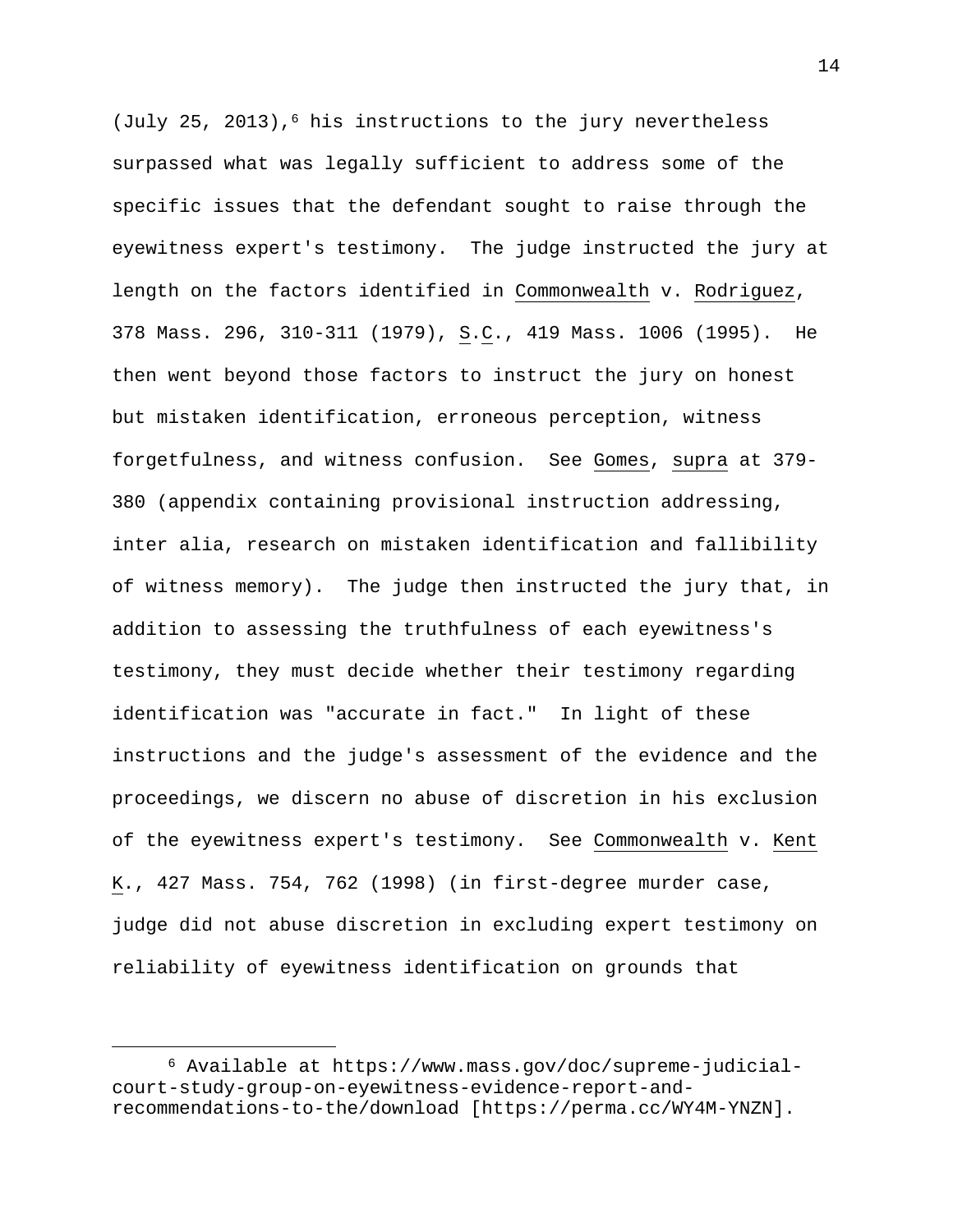proffered testimony was "somewhat elementary, basic, and parallel[ed] to a great extent the instructions the jurors receive from judges in criminal cases").

We decline the defendant's invitation to create a presumption of admissibility for expert testimony on the potential inaccuracy of eyewitness identifications. Contrary to the defendant's assertion in his brief, this court has not suggested that such testimony should be admissible as of right in all cases. See Gomes, 470 Mass. at 359, quoting Commonwealth v. Santoli, 424 Mass. 837, 845 (1997) ("We have long recognized that 'a principle concerning eyewitness identifications may become so generally accepted that, rather than have expert testimony on the point, a standard jury instruction stating that principle would be appropriate'" [emphasis added]); Commonwealth v. Zimmerman, 441 Mass. 146, 153-156 (2004) (Cordy, J., concurring) (suggesting only that, in light of growing scientific consensus, expert testimony on cross-racial identification "should generally be admissible" where witness and person identified are strangers to one another). Because, as the case before us demonstrates, the nature and relevance of such testimony may vary based on the facts of each case, the best course is to entrust to the sound discretion of the trial judge the decision whether to admit this testimony.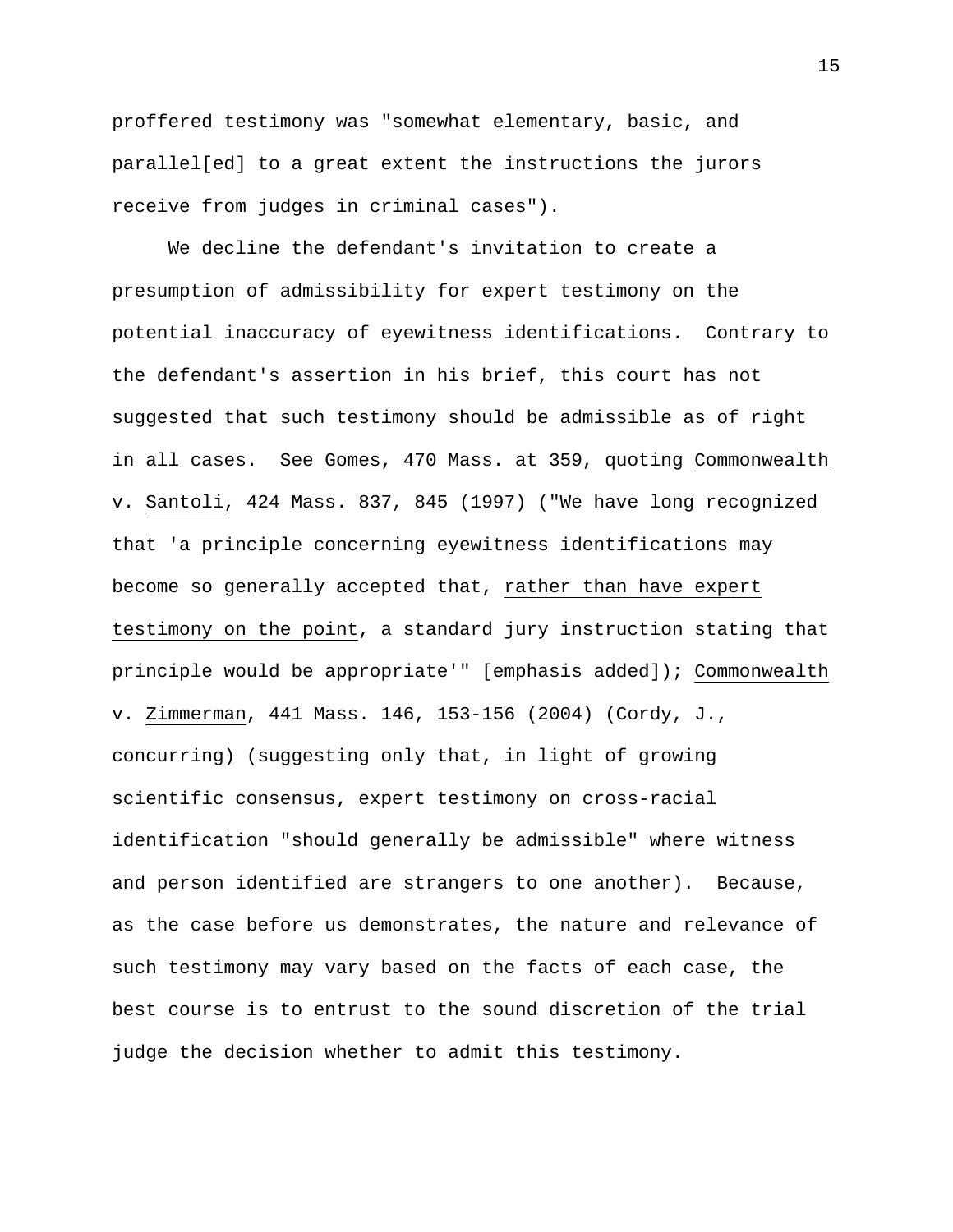3. Admissibility of in-court identification. During the investigation, Shea identified the person that he chased as the individual appearing on the left side of a still image taken from the gas station surveillance video recording. Police presented Shea with a photographic array containing the defendant's photograph, and he identified someone else as looking like the person he chased out of the club. At trial, over the defendant's objection, Shea identified the defendant as the person he chased out of the club. After Shea testified, the defendant moved for a mistrial.

The defendant argues that, because Shea failed to identify the defendant as the assailant in the out-of-court photographic array, his doing so in court was akin to a showup identification in its suggestiveness. See Commonwealth v. Collins, 470 Mass. 255, 262-263, 265 (2014) (in-court identification after witness failed to identify defendant during pretrial identification procedures admissible only for "good reason"). See also Commonwealth v. Crayton, 470 Mass. 228, 241-242 (2014) (firsttime in-court identifications admissible only for "good reason"). The defendant acknowledges that Collins and Crayton, decided after his trial, apply only prospectively, and appears to concede that, as in those cases, the admission of the challenged testimony here was correct under our case law as it existed at the time of trial. See Collins, supra at 261-262,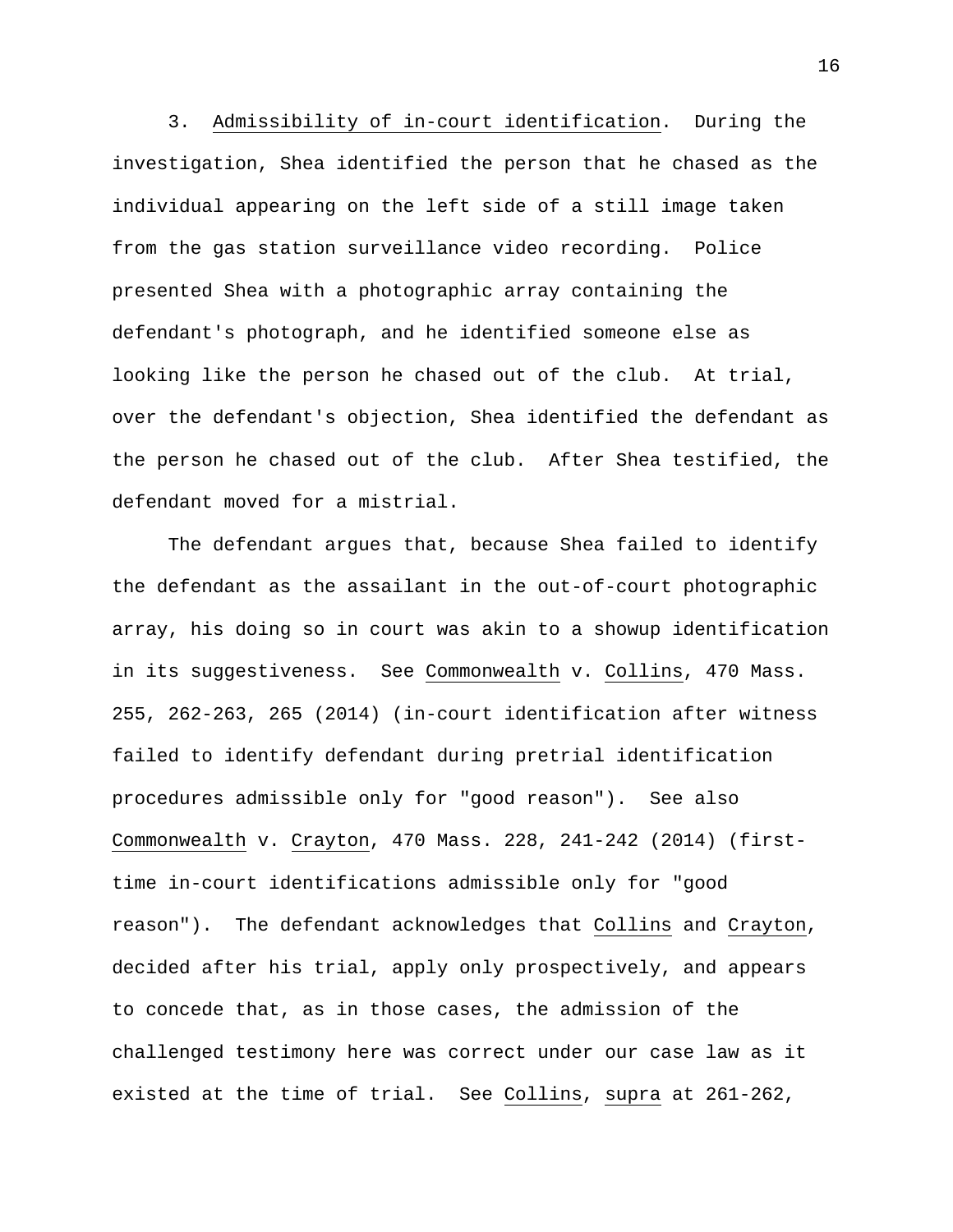266; Crayton, supra at 238, 241-242. He asks us to exercise our authority under § 33E to give him the benefit of those cases. Even if we were to do so, we would not disturb the defendant's convictions, as the defendant suffered no prejudice from the admission of Shea's in-court identification. See Commonwealth v. DePina, 476 Mass. 614, 624 (2017) (where defendant preserved issue through contemporaneous objection at trial, "we review to determine whether the error, if any, prejudiced the defendant[]").

Here, the evidence establishing that the defendant was the assailant was strong. Hudson, who knew the defendant personally, testified that, while she was standing outside, she saw the defendant being thrown out of the club through the mailbox door. She did not see anyone else being removed between the time when the defendant exited and the time when Shea came outside. Multiple witnesses testified that the club owner ejected the assailant through the mailbox door and that the victim exited through the same door moments later. Blood spatter on the mailbox door and the testimony of witnesses inside the club confirmed that the victim and, therefore, the assailant, both had exited through the mailbox door. In addition, the club owner testified that, before the stabbing occurred, he ousted the person identified as a troublemaker via the main entry door, not the mailbox door. The evidence also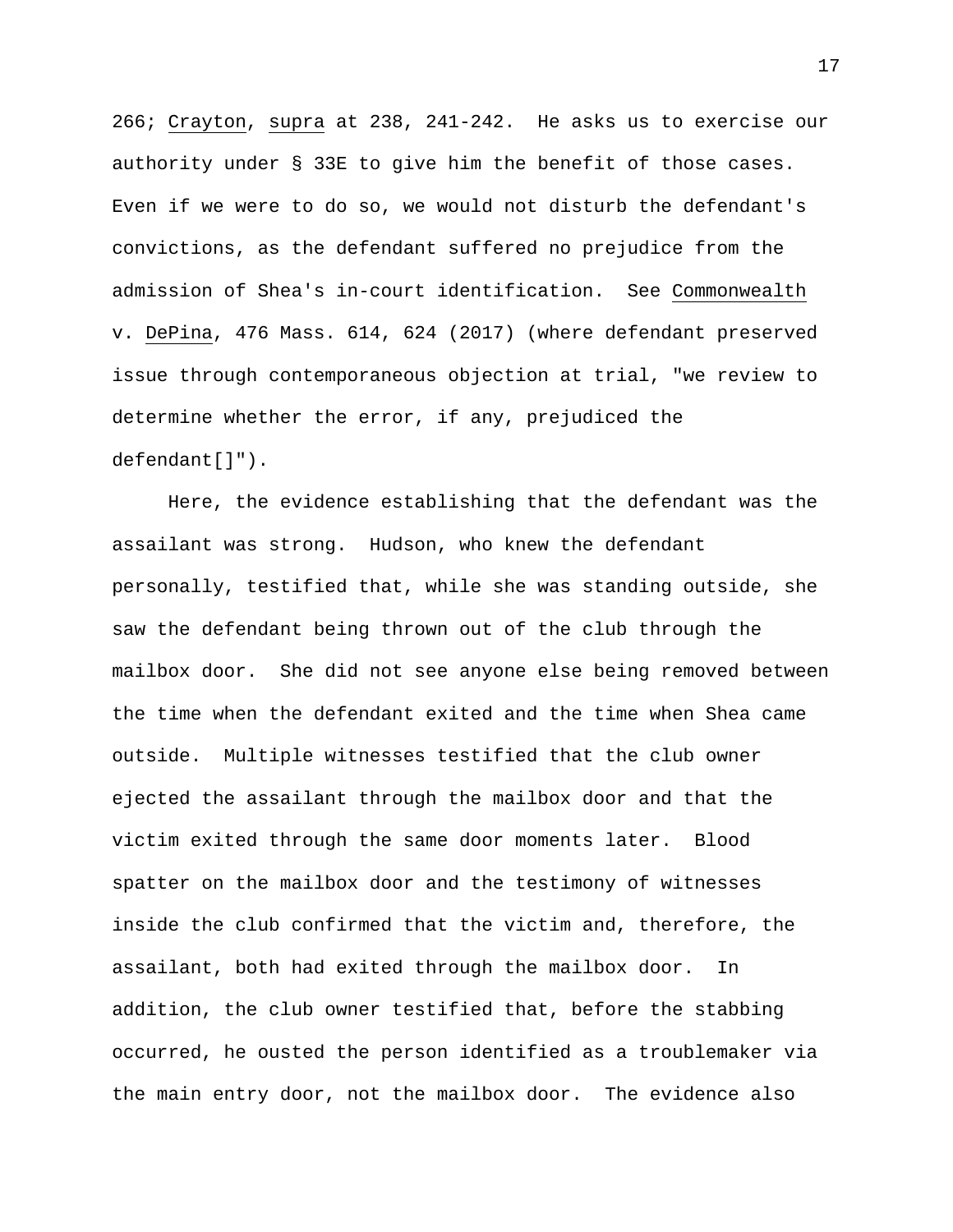showed that Shea chased the assailant as he fled to the gas station and suggested that the defendant was being chased when his cousin saw him approaching the gas station. This evidence, combined with the blood found on the door handle and in the rear seat of the SUV, presented a strong case that the defendant was the assailant. Finally, in his closing argument, the prosecutor explicitly relied on the identifications of the defendant by individuals who knew him, not individuals, like Shea, who did not know him and who testified only to their observations of the assailant.

In light of the evidence at trial and the prosecutor's closing argument, the impact of Shea's in-court identification of the defendant likely had a minimal effect on the jury. See Commonwealth v. Flebotte, 417 Mass. 348, 353 (1994) (error not prejudicial where it "did not influence the jury or had but very slight effect" [citation omitted]). There was no error in its admission under our precedent at the time of trial, but even if we were to apply the rules later announced in Collins and Crayton, there was no prejudice.

4. Hearsay. The evening after the stabbing, Brian Failey, a friend of the defendant who was at the club on the night of the stabbing, gave a statement to a police officer. At trial, Failey first testified that he did not remember hearing anything yelled when people began to scatter. After he was asked to read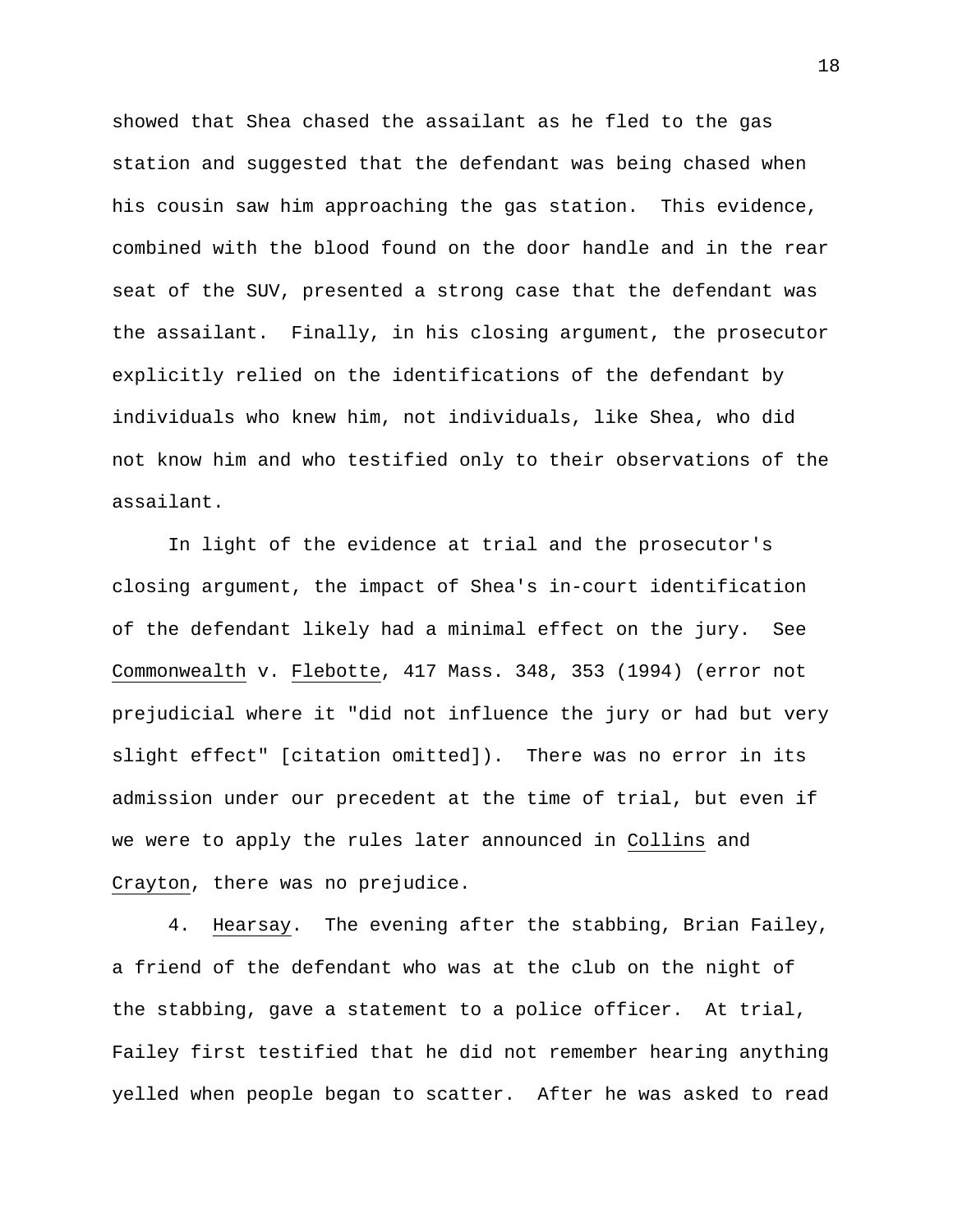his statement to the officer, he testified that it did not reflect accurately what he told the officer. Failey testified that he had told the officer that, when he was leaving the club after the stabbing, he had heard a woman say, "He be buggin'." When the officer asked Failey if he was referring to the defendant, Failey said that he was not. The officer then asked whether Failey could have heard the defendant's nickname "E" instead of "he," and Failey responded that that he did not know. Failey agreed that the record of his statement to the officer said, "Eric be buggin'," but denied that he said that to the officer. Failey never directly testified that he heard someone say, "Eric be buggin'."

The defendant argues that the statement "Eric be buggin'" was admitted improperly because it was hearsay and did not satisfy the requirements of the excited utterance exception. He also argues that its admission violated his rights under the due process and confrontation clauses of the Fifth and Sixth Amendments to the United States Constitution and under art. 12 of the Massachusetts Declaration of Rights because the statement was testimonial hearsay. At trial, the defendant sought to preclude the Commonwealth from introducing the statement, objected numerous times to the prosecutor's questions, and moved for a mistrial during the questioning. The issue thus was preserved, and we "review to determine whether the introduction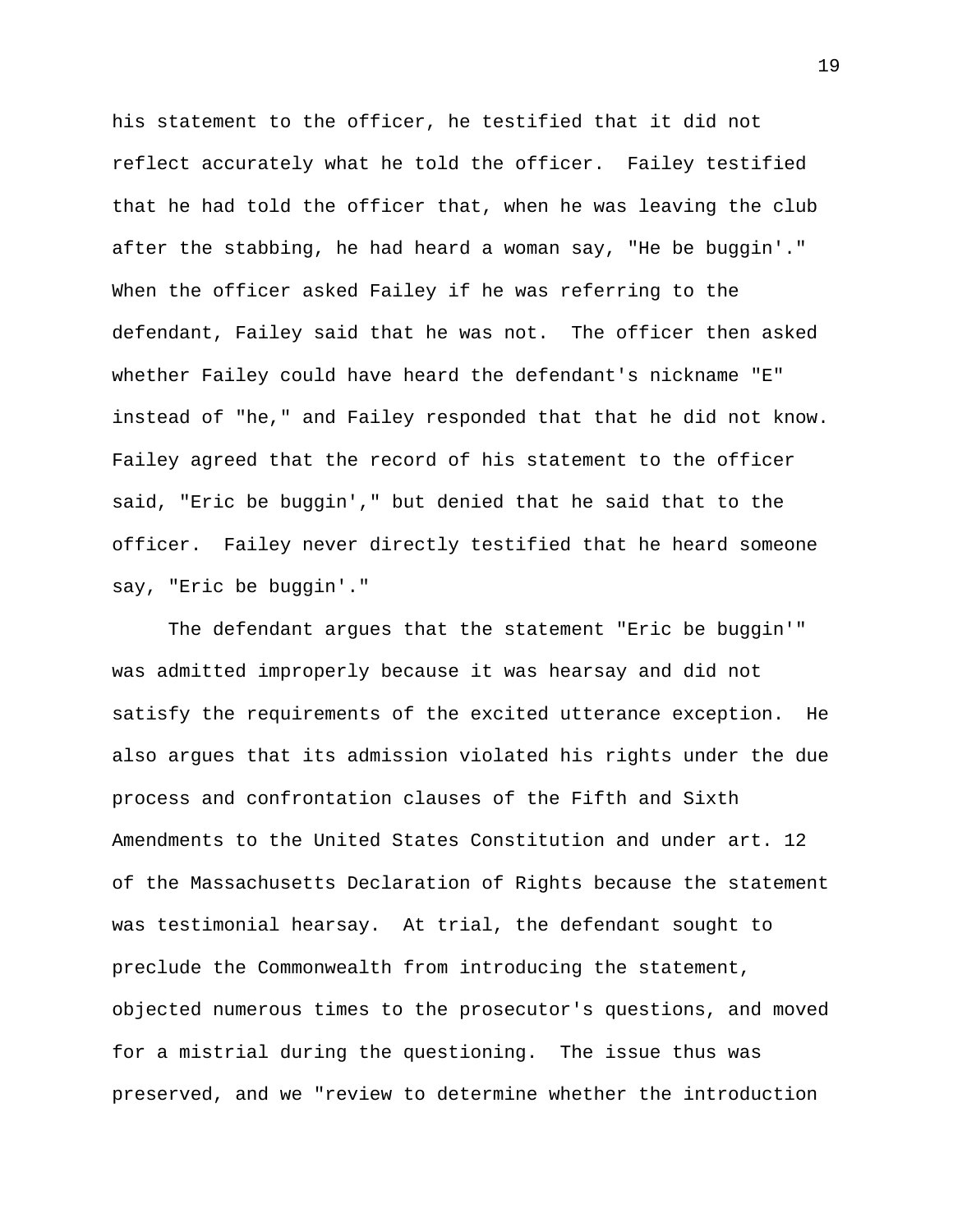of the [statement] was error and, if so, whether it was prejudicial." Commonwealth v. Colon, 482 Mass. 162, 186 (2019) (out-of-court statements properly admitted).

Because Failey initially did not remember hearing anything yelled and then claimed that the written statement did not reflect accurately what he told the officer, the substance of the statement to the officer, including the statement "Eric be buggin'," was admissible as a prior inconsistent statement for impeachment purposes. See Commonwealth v. Daye, 393 Mass. 55, 66 (1984). Thus, the statement "Eric be buggin'" was not admitted for its truth and was not hearsay. See Commonwealth v. Niemic, 483 Mass. 571, 581 (2019) ("Testimony reporting a prior out-of-court statement that tends to contradict the declarant's testimony is admissible for the purposes of impeachment" [alterations, quotations, and citation omitted]). The judge therefore did not err in admitting the statement "Eric be buggin'" as part of Failey's prior inconsistent statement. For these reasons, we need not address the defendant's arguments regarding whether the statement qualified as an excited utterance or whether it was testimonial.

5. Closing argument. The defendant argues that the prosecutor, in his closing argument, relied on the statement "Eric be buggin'" not for impeachment purposes, see part 4, supra, but as substantive evidence that the defendant's demeanor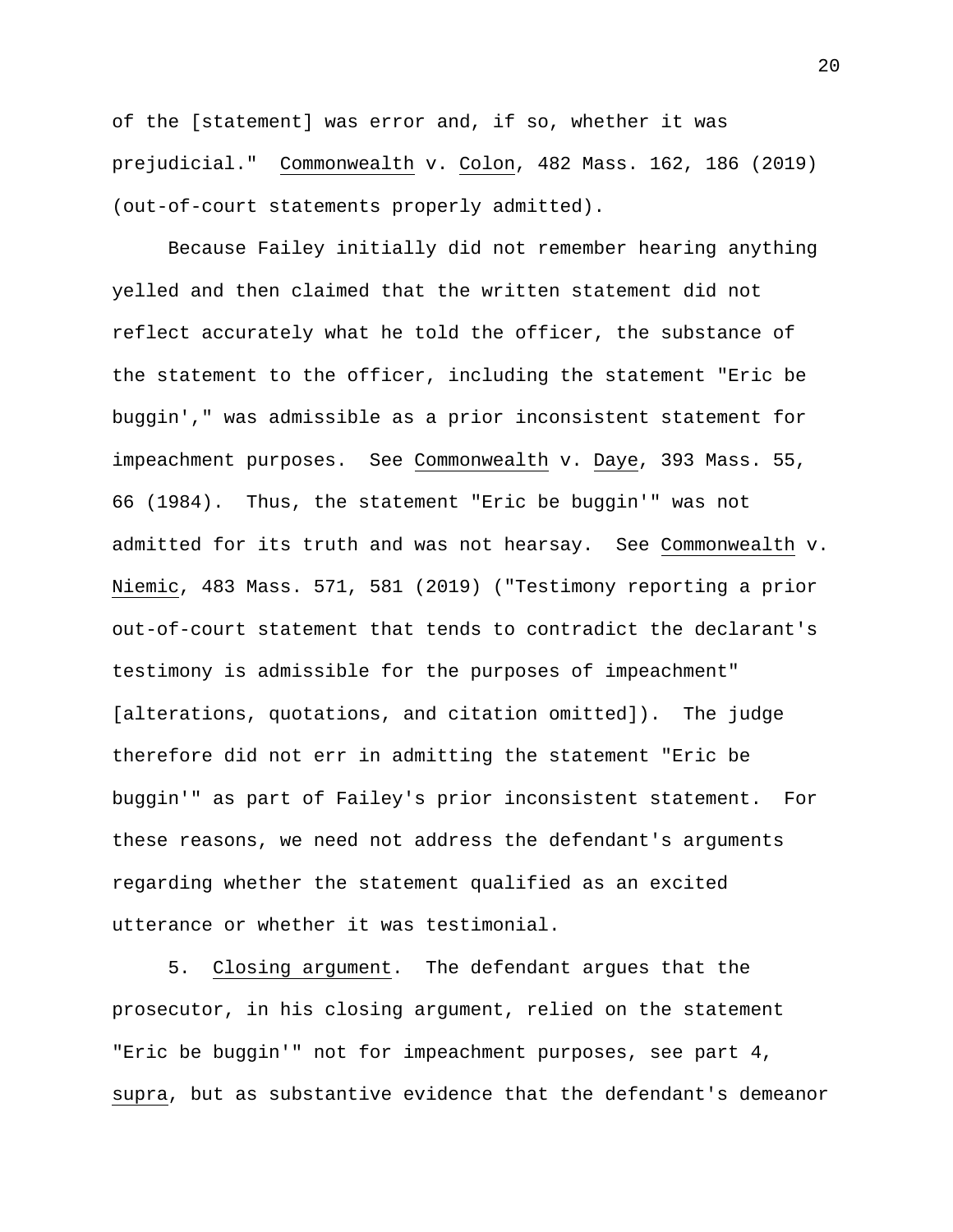or behavior underwent a change at the time of the stabbing. The defendant objected to the challenged portion of the prosecutor's closing argument at trial, so we review for prejudicial error. See Commonwealth v. Andre, 484 Mass. 403, 417 (2020).

"We consider remarks made during closing in the context of the whole argument, the evidence admitted at trial, and the judge's instructions to the jury" [quotations and citation omitted]. Andre, 484 Mass. at 417-418. Although the prosecutor referred to the inconsistency in Shea's statement to the police, the thrust of the relevant portion of the argument, set forth in the margin,7 was that the statement "Eric be buggin'" indicated that the defendant had done something that caused people in the club to scatter. The prosecutor therefore improperly employed the statement for its truth. See Commonwealth v. Bregoli, 431

"That all changed when Brian Failey heard something yelled, and he heard right at the time people started to scatter, 'Eric, be buggin'.' And, of course, he told you, 'Well, I might have said, "He be buggin'"; I might have said, "E be buggin'." I might have said Eric, He, E, or some variation that the police must have manipulated.' But in his statement to the police that he looked at before he signed, given soon after the event, he said '[W]hat caused the people to scatter after Eric was shaking my hand and being a good guy was, "Eric, be buggin',"' and then all of a sudden it's crazy." (Emphasis added.)

<sup>&</sup>lt;sup>7</sup> The prosecutor remarked:

<sup>&</sup>quot;[H]ow [the defendant] was acting in the bar was described to you by his friend Brian Failey[,] and Brian Failey said, 'I saw Mr. Denson by the dance floor. Yeah, he's a generally quieter guy, came up to me said hello.' . . .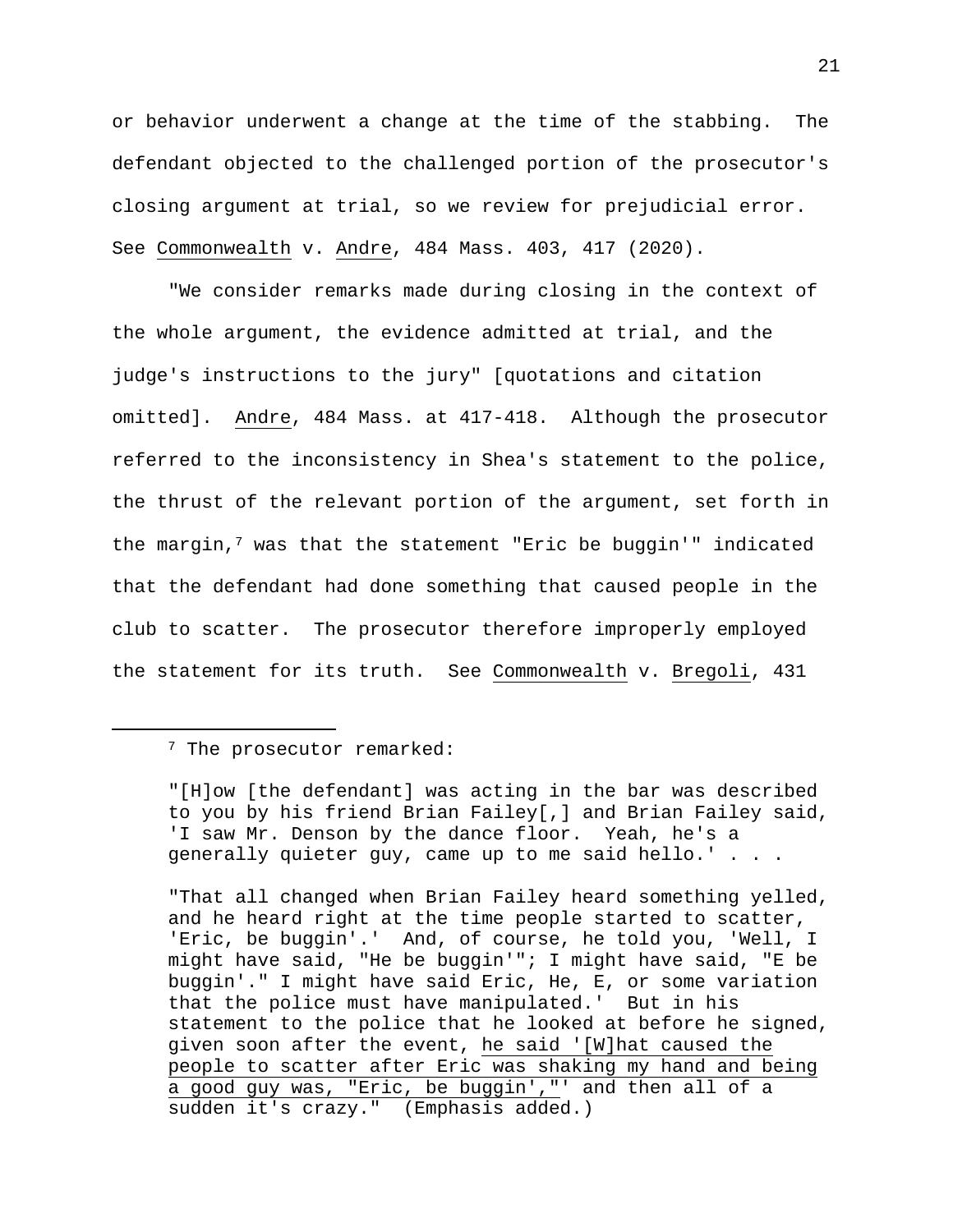Mass. 265, 277-278 (2000) (prosecutor's substantive use of evidence admitted for limited purpose improper). Nevertheless, in the context of the entire argument, all of the evidence presented at trial, and the judge's instructions to the jury that closing arguments are not evidence and that prior inconsistent statements of a witness may be considered only in evaluating the credibility of the witness, see Andre, supra, we conclude that the prosecutor's improper remarks "did not influence the jury or had but very slight effect" (citation omitted), Flebotte, 417 Mass. at 353.

 6. Ineffective assistance of counsel. As he did in his motion for a new trial, the defendant argues that trial counsel was ineffective in deciding to call the forensics expert and in failing to present an alternative explanation for how blood came to be present in the back seat of the vehicle.

"Because the defendant was convicted of murder in the first degree, we do not evaluate his ineffective assistance claim under the traditional standard set forth in Commonwealth v. Saferian, 366 Mass. 89, 96 (1974)." Commonwealth v. Ayala, 481 Mass. 46, 62 (2018), citing Commonwealth v. Seino, 479 Mass. 463, 472 (2018), and Commonwealth v. Kolenovic, 478 Mass. 189, 192-193 (2017). "Instead, we apply the more favorable standard of G. L. c. 278, § 33E, and review his claim to determine whether there was a substantial likelihood of a miscarriage of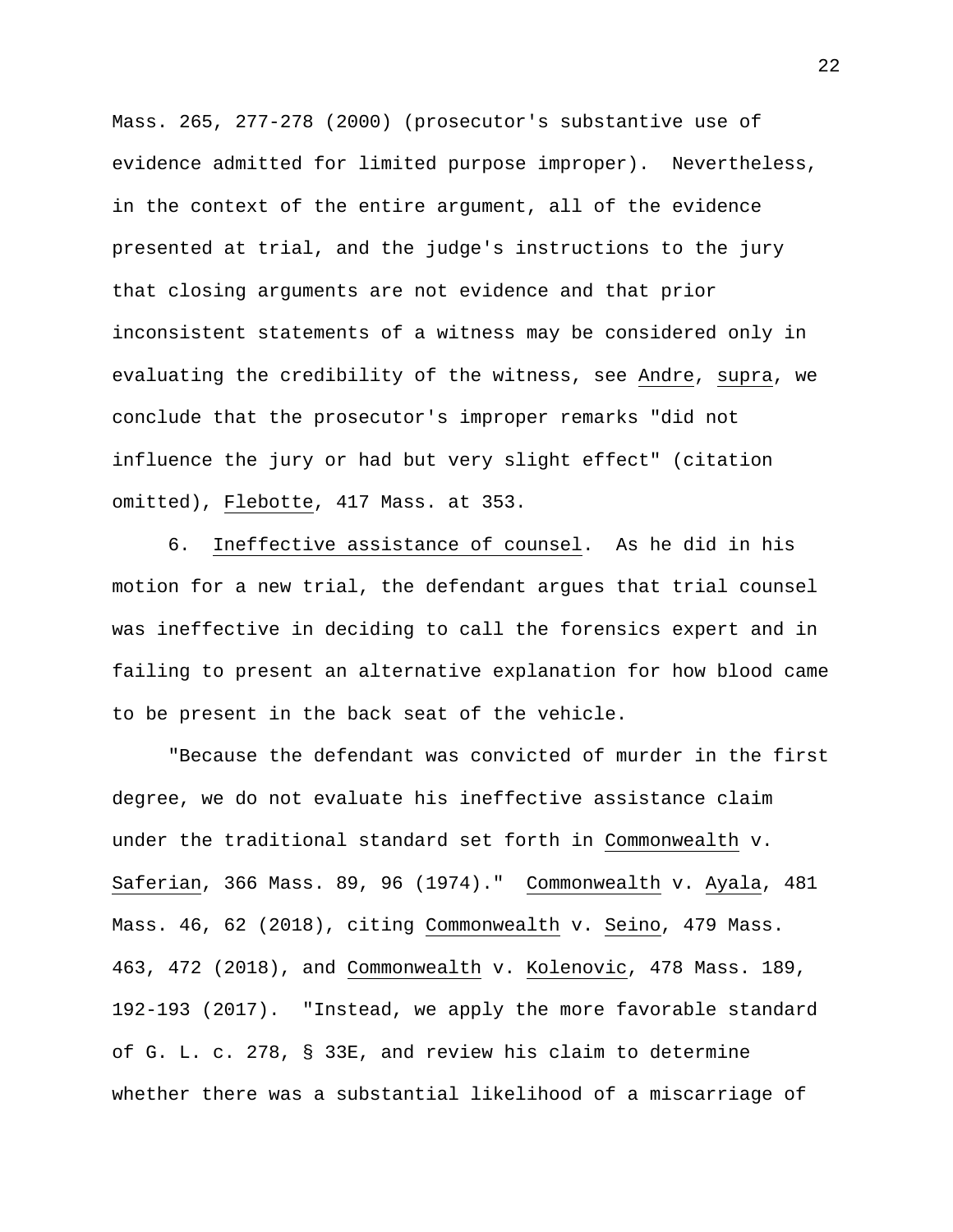justice." Ayala, supra, citing Seino, supra. "Under this review, we first ask whether defense counsel committed an error in the course of the trial." Ayala, supra, citing Seino, supra. "If there was an error, we ask whether it was likely to have influenced the jury's conclusion. Ayala, supra, citing Seino, supra at 472-473.

"Where the claimed ineffectiveness is the result of a strategic or tactical decision of trial counsel, the decision must have been 'manifestly unreasonable' to be considered an error." Ayala, 481 Mass. at 62, quoting Kolenovic, 478 Mass. at 193. In order to determine whether a decision is manifestly unreasonable, we must evaluate the "decision at the time it was made" (citation omitted). Ayala, supra. "When, as here, the motion judge did not preside at trial, . . . we regard ourselves in as good a position as the motion judge to assess the trial record." Commonwealth v. Perkins, 450 Mass. 834, 845 (2008), quoting Commonwealth v. Grace, 397 Mass. 303, 307 (1986). We address each of the defendant's arguments in turn.

a. Calling the forensics expert. At the evidentiary hearing on the defendant's motion for a new trial, trial counsel testified that the decision to call the forensics expert was based on his impressive credentials in the field of deoxyribonucleic acid (DNA) testing, including his former employment with the crime lab, and on the recommendation of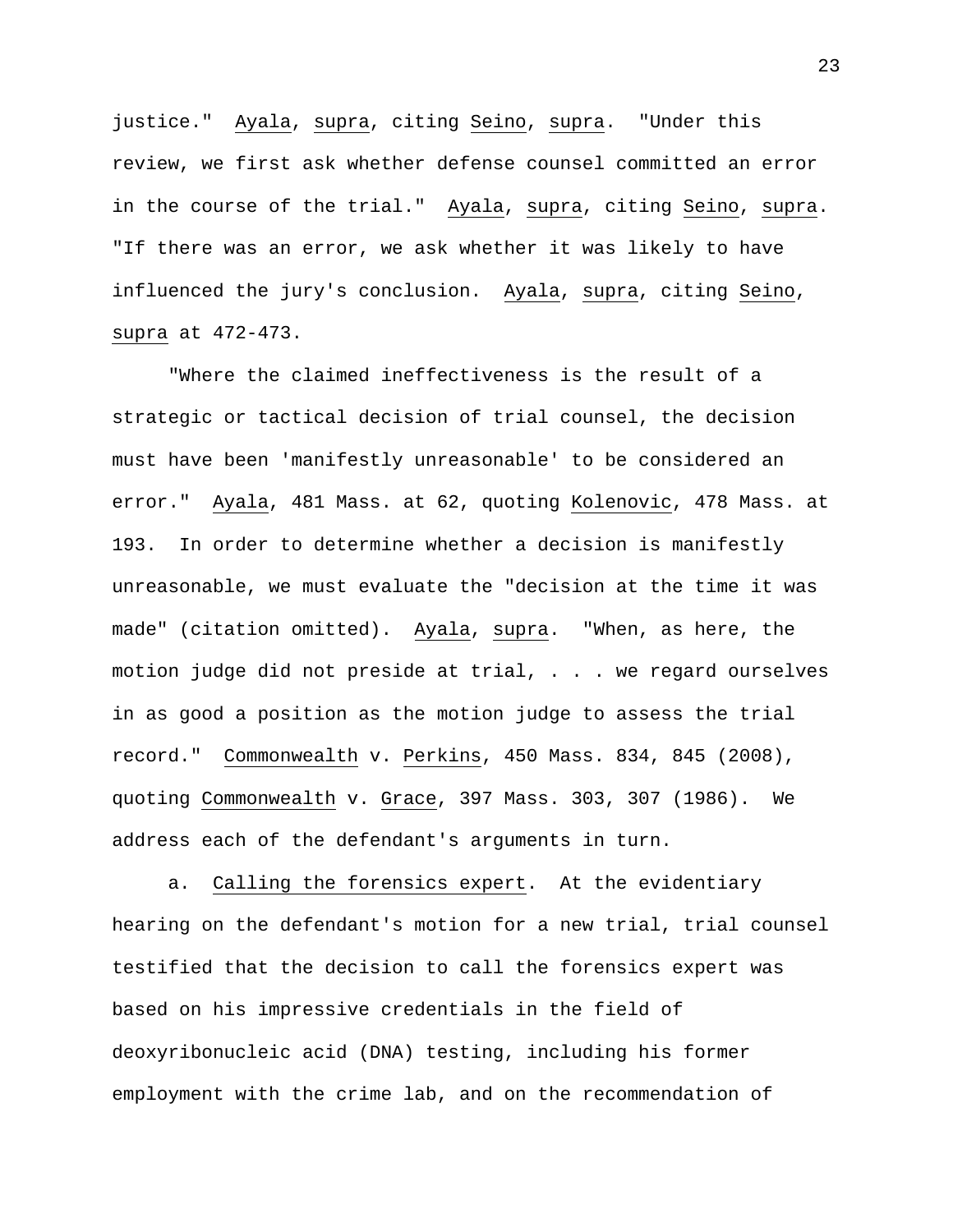other defense attorneys who had tried cases involving DNA evidence. Trial counsel testified that he was aware of the forensics expert's "baggage," but believed that it was not relevant to his scientific knowledge or competence to testify regarding bloodstain analysis, and that it would not outweigh the benefit of his testimony.

At trial, the forensics expert provided meaningful criticism of the methods used to investigate and document the evidence of blood in the club and in the rear seat of the SUV. Specifically, he testified that the shape of the bloodstain in the back seat of the SUV was not consistent with a transfer stain because it lacked directionality or feathering that would have indicated transfer through rubbing. This testimony fit with the over-all defense strategy of suggesting that the Commonwealth could not prove how the blood was deposited in the SUV, that it could not have come from the defendant, and that investigators may have contaminated scene.

Despite the defendant's efforts on appeal to characterize the prosecutor's cross-examination of the forensics expert as devastating to his case, the trial transcript reveals that its scope and effect were fairly minor. At the beginning of crossexamination, the prosecutor asked the forensics expert about negative performance reviews that he had received during his time with the crime lab. The forensics expert admitted that he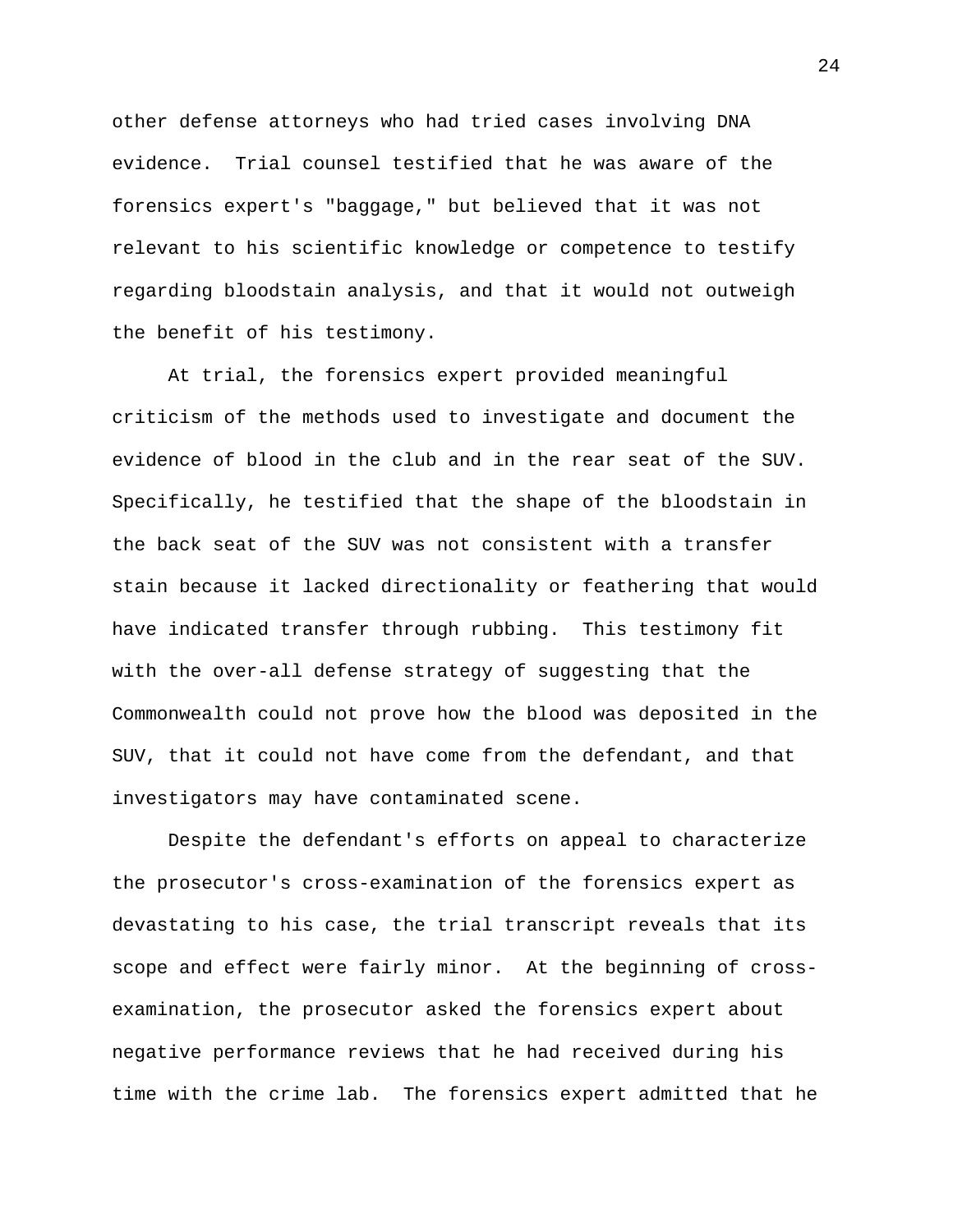had received negative reviews that addressed his ability to process crime scenes without causing contamination. On redirect examination, trial counsel made an effort to rehabilitate the forensics expert's credibility by bringing out the details of the three incidents that were the subjects of the negative reviews and highlighting that the incidents were dissimilar to the investigation in the defendant's case.

The record thus does not support the defendant's argument that trial counsel's decision to call the forensics expert was manifestly unreasonable when made. See Ayala, 481 Mass. at 62. That co-counsel, as the defendant emphasizes, disagreed with the decision does not alter our conclusion. Co-counsel admitted at trial that the decision was "[p]urely strategic." An unsuccessful defense strategy does not amount to ineffective assistance of counsel, even if different strategies were available or conceivable. See Commonwealth v. White, 409 Mass. 266, 272 (1991) ("where tactical or strategic decisions of the defendant's counsel are at issue, we . . . avoid characterizing as unreasonable a defense that was merely unsuccessful"). The defendant's ineffective assistance claim therefore fails on this basis.

b. Secondary transfer of blood. The defendant also argues that trial counsel was ineffective because he failed to pursue an alternative theory of defense, namely, that the defendant was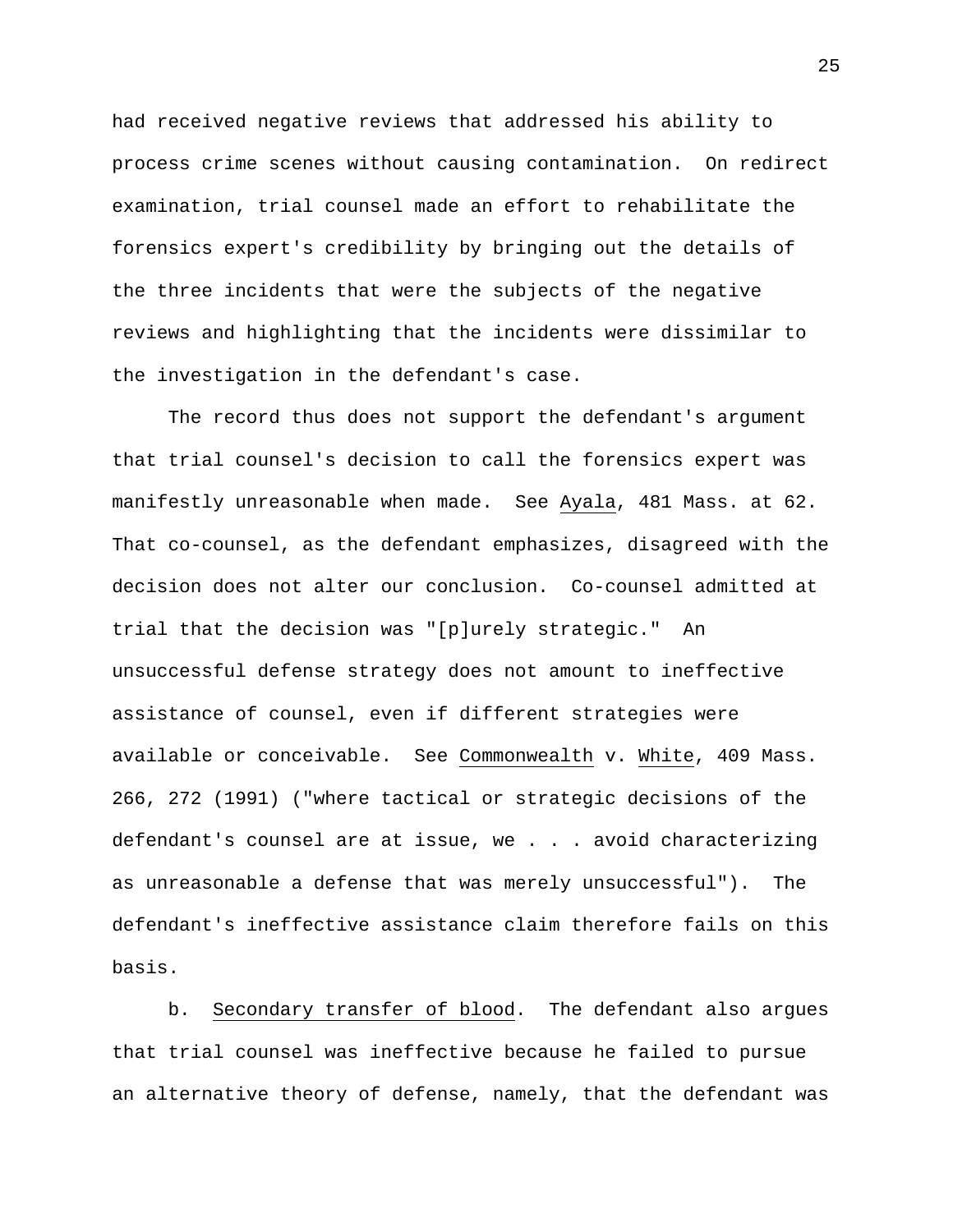the troublemaker thrown out of the club shortly before the stabbing and that the blood on his clothing, which then was transferred to the vehicle, was the result of his coming into contact with other people in the parking lot of the club as they left the club after the stabbing. Trial counsel instead argued that the defendant was not the assailant but was inside the club and close enough to the stabbing to be spattered with blood as the victim coughed after being stabbed, just as other bystanders were. The defendant claims that this strategy left him without an effective defense.

The defendant overstates the strength of the evidence supporting his proffered theory of secondary transfer. The evidence showed that the troublemaker and the assailant were thrown out of different doors of the club; a witness who knew the defendant saw him get tackled out of the mailbox door; once he was outside, the defendant headed toward the gas station; Shea followed the assailant out of the mailbox door almost immediately and chased him in the direction of the gas station; and the victim and other people with blood on them left the club soon after, through the mailbox door. Only one witness, Alvarado, insisted that the defendant was thrown out of the main entry door and that he "hung around for a while" afterward. Critically, she did not testify that he came into contact with anyone at any time in the parking lot of the club, and there was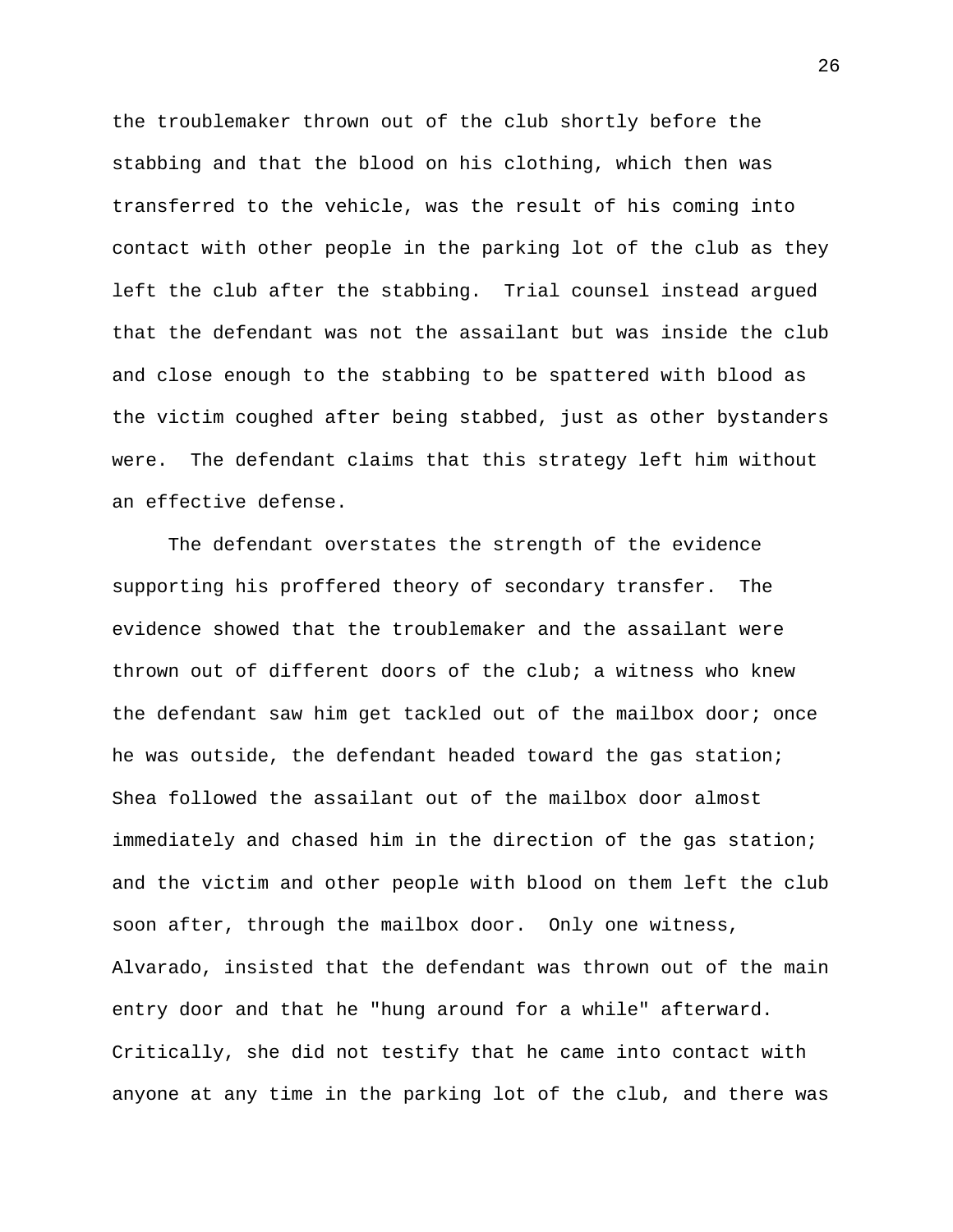no other evidence to that effect. In addition, Alvarado's credibility was drawn into question by her admission that the defendant was her friend and that she was not happy to be testifying.

Contrary to the defendant's argument, trial counsel's strategy did not leave him without an effective defense. Trial counsel testified that he did not pursue a secondary transfer theory because he did not think that the evidence supported it. He testified that the strategy that he did pursue was advantageous in establishing how blood came to be on the defendant's clothing, whereas a theory presenting him as the earlier-expelled troublemaker would have put him too far from the stabbing to plausibly have gotten blood on himself. Based on our review of the record and the weight of the evidence, we conclude that trial counsel's over-all strategy and his decision not to pursue a defense theory based on secondary transfer were not manifestly unreasonable. See Ayala, 481 Mass. at 62. For this reason as well, the defendant's claim of ineffective assistance of counsel fails.

7. Review under G. L. c. 278, § 33E. The defendant asks us to exercise our authority under § 33E to reduce his conviction or order a new trial. The defendant argues three specific grounds for relief under § 33E. We discuss each in turn.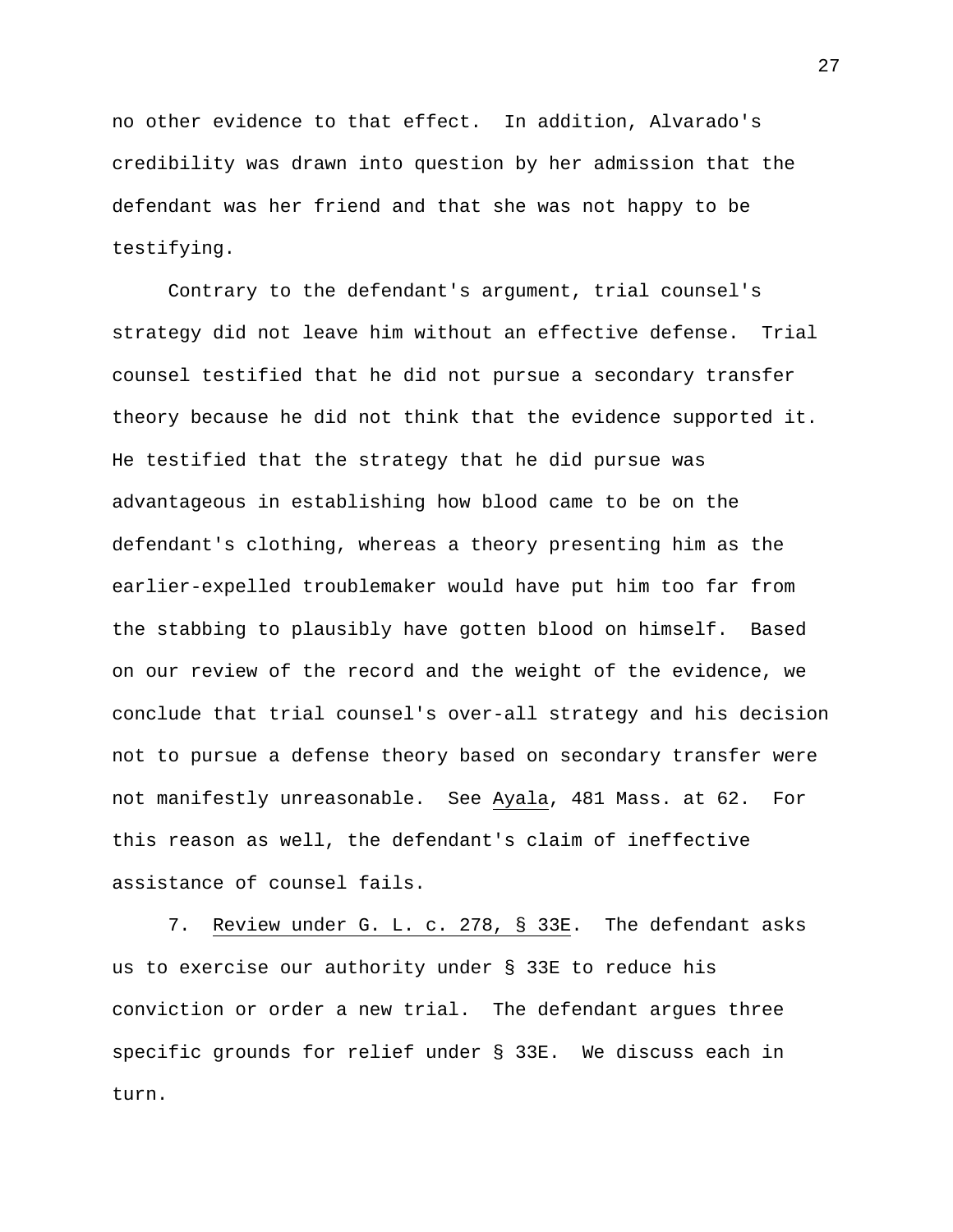First, the defendant argues that the weight of the evidence did not support the conclusion that he was the assailant. As we already have noted, the evidence identifying the defendant as the assailant was compelling. See part 3, supra. The defendant's argument therefore fails.

Second, the defendant claims that the weight of the evidence did not support the verdict on either theory of murder in the first degree presented, deliberate premeditation or extreme atrocity or cruelty. As the defendant acknowledges, "[n]o particular length of time of reflection is required to find deliberate premeditation; a decision to kill may be formed in a few seconds." Commonwealth v. Whitaker, 460 Mass. 409, 419 (2011). The evidence showed that the defendant was not involved in the initial altercation, which had ended by the time he approached the victim, and that he used one hand to hold the victim by the shoulder and the other to stab him in the neck. The weight of the evidence thus supported the defendant's conviction on the theory of deliberate premeditation. In light of this conclusion, we need not reach the question whether the weight of the evidence supported the defendant's conviction on the theory of extreme atrocity or cruelty.<sup>8</sup>

<sup>8</sup> The jury found the defendant guilty of murder in the first degree on each theory separately and unanimously.